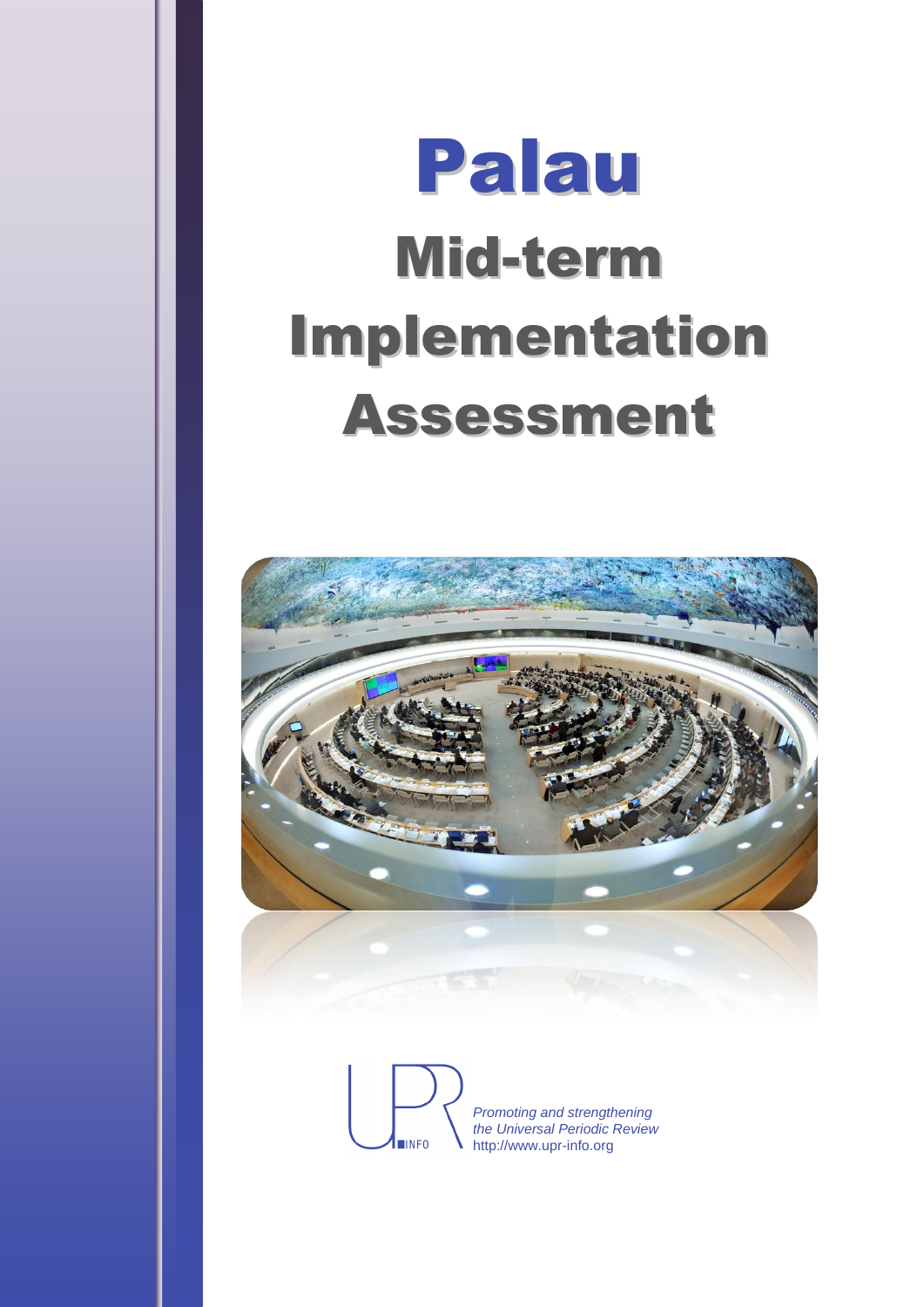### **Introduction**

### **1. Purpose of the follow-up programme**

*The second and subsequent cycles of the review should focus on, inter alia, the implementation of the accepted recommendations and the development of the human rights situation in the State under review.*

A/HRC/RES/16/21, 12 April 2011 (Annex I C § 6)

The Universal Periodic Review (UPR) process takes place every four and one half years; however, some recommendations can be implemented immediately. In order to reduce this interval, we have created a follow-up process to evaluate the human rights situation two years after the examination at the UPR.

Broadly speaking, *UPR Info* seeks to ensure the respect of commitments made in the UPR, but also, more specifically, to give stakeholders the opportunity to share their opinion on the commitments. To this end, about two years after the review, *UPR Info* invites States, NGOs, and National Institutions for Human Rights (NHRI) to share their comments on the implementation (or lack thereof) of recommendations adopted at the Human Rights Council (HRC) plenary session.

For this purpose, *UPR Info* publishes a Mid-term Implementation Assessment (MIA) including responses from each stakeholder. The MIA is meant to show how all stakeholders are disposed to follow through on and to implement their commitments. States should implement the recommendations that they have accepted and civil society should monitor that implementation.

While the follow-up's importance has been highlighted by the HRC, no precise directives regarding the follow-up procedure have been set until now. Therefore, *UPR Info* is willing to share good practices as soon as possible and to strengthen the collaboration pattern between States and stakeholders. Unless the UPR's follow-up is seriously considered, the UPR mechanism as a whole could be adversely affected.

The methodology used by UPR Info to collect data and to calculate the index is described at the end of this document.

Geneva, 27 March 2014



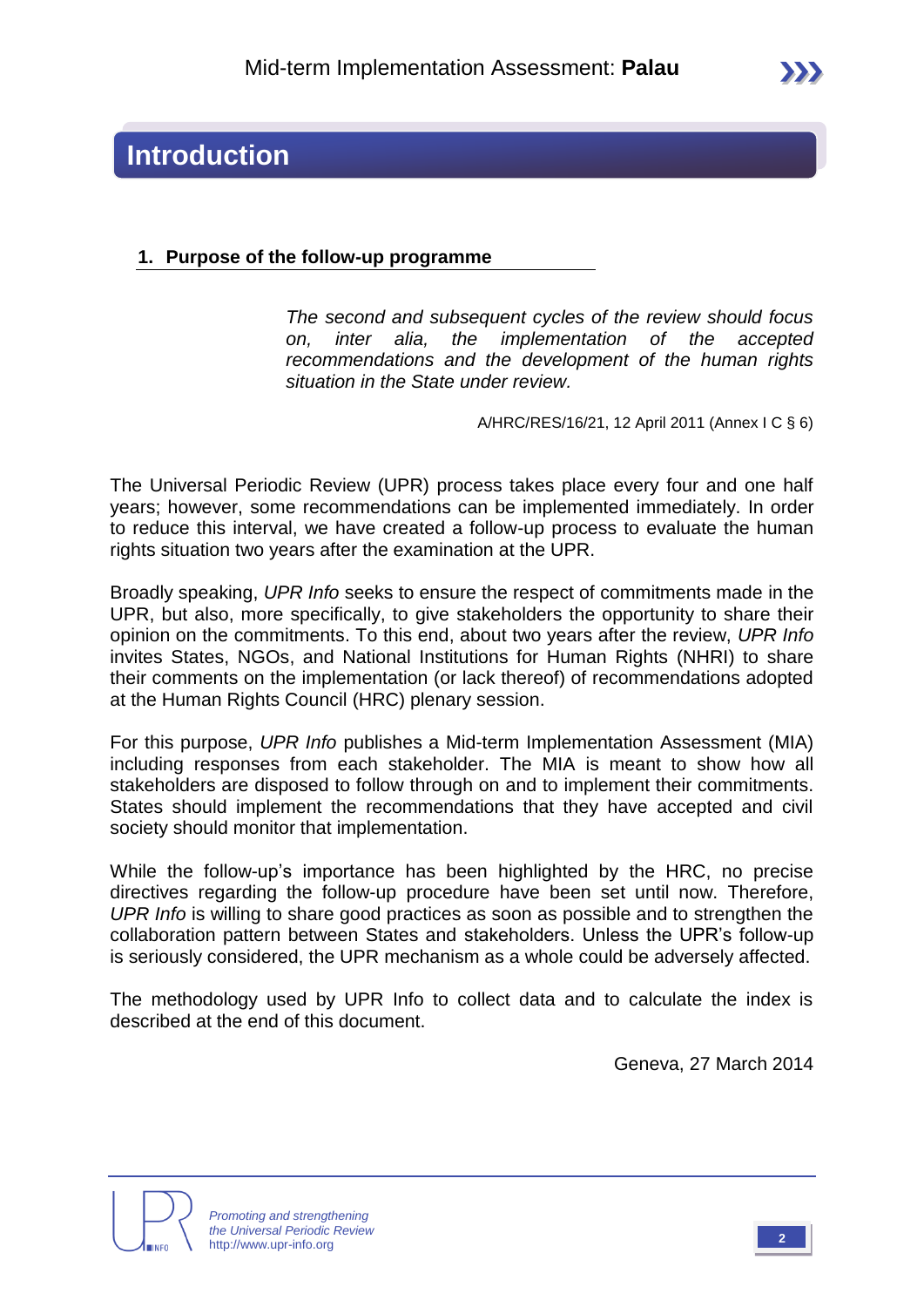### **Follow-up Outcomes**

### **1. Sources and results**

All data are available at the following address:

<http://followup.upr-info.org/index/country/palau>

We invite the reader to consult this webpage since all recommendations, all stakeholders' reports, as well as the unedited comments can be found at the same internet address.

4 stakeholders' reports were submitted for the UPR. 4 NGOs were contacted. 1 UN agency was contacted. The Permanent Mission to the UN was contacted. A National Human Rights Institution (NHRI) does not exist.

3 NGOs responded to our enquiry. 1 UN agency responded. The State under Review did not respond to our enquiry.

The following stakeholders took part in the report:

- 1. **UN Agency**: (1) United Nations High Commissioner for Refugees Regional Office for Australia, New Zealand and the Pacific (UNHCR)
- 2. **NGOs**: (1) Earthjustice + Human Rights Advocates (EJ+HRA) (2) Global Initiative to End All Corporal Punishment of Children (GIEACPC) (3) Voices Palau (VP)

*IRI*: 3 recommendations are not implemented, 3 recommendations are partially implemented, and 58 recommendations are fully implemented. No answer was received for 44 out of 111 recommendations and voluntary pledges (full list of unanswered recommendations is available at the end of this document).



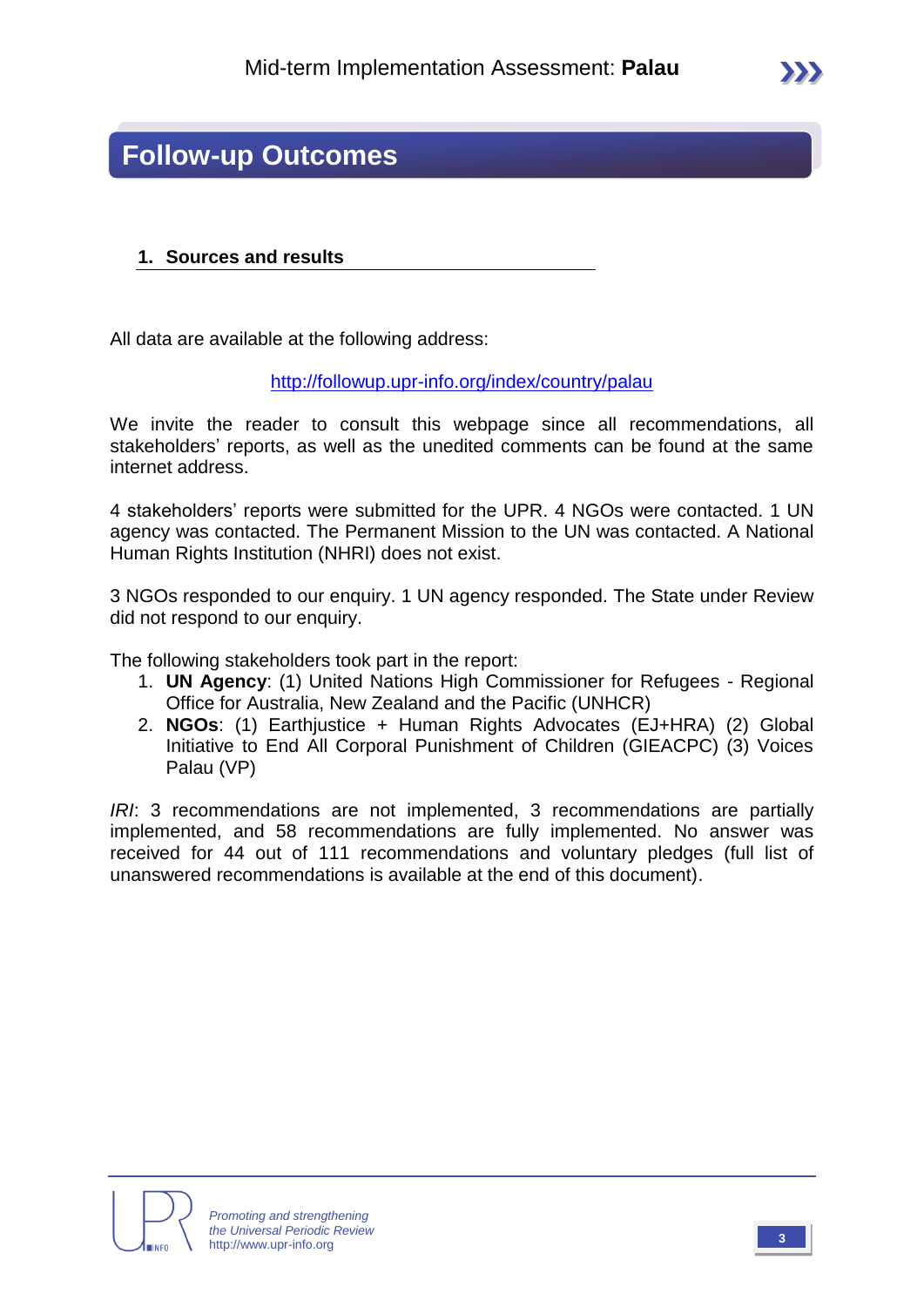### **2. Index**

Hereby the issues that the MIA covers:

| rec.<br>$n^{\circ}$ | <b>Rec. State</b> | <b>Issue</b>                                                                              | <b>IRI</b>      | page    |
|---------------------|-------------------|-------------------------------------------------------------------------------------------|-----------------|---------|
| 19                  | Algeria           | Labour, Migrants, Trafficking                                                             | not impl.       | page 8  |
| 53                  | Algeria           | Development, Right to food, Technical assistance                                          |                 | page 6  |
| 65                  | Algeria           | <b>NHRI</b>                                                                               | not impl.       | page 17 |
| 14                  | Argentina         | <b>NHRI</b>                                                                               | not impl.       | page 16 |
| 27                  | Argentina         | Migrants, Rights of the Child                                                             | not impl.       | page 13 |
| 7                   | Australia         | Justice                                                                                   | not impl.       | page 11 |
| 21                  | <b>Brazil</b>     | Rights of the Child                                                                       | not impl.       | page 13 |
| 34                  | <b>Brazil</b>     | Rights of the Child, Women's rights                                                       | not impl.       | page 14 |
| 49                  | <b>Brazil</b>     | Torture and other CID treatment                                                           | not impl.       | page 15 |
| 10                  | Canada            | <b>NHRI</b>                                                                               | not impl.       | page 16 |
| 25                  | Canada            | Women's rights                                                                            | not impl.       | page 13 |
| 31                  | Canada            | Rights of the Child, Women's rights                                                       | not impl.       | page 13 |
| 57                  | Canada            | Labour, Migrants                                                                          | not impl.       | page 8  |
| 15                  | Chile             | <b>NHRI</b>                                                                               | not impl.       | page 16 |
| 37                  | Chile             | Rights of the Child, Women's rights                                                       | not impl.       | page 14 |
| 59                  | China             | Labour, Migrants                                                                          | not impl.       | page 8  |
| 28                  | Costa Rica        | Women's rights                                                                            | not impl.       | page 13 |
| 54                  | Cuba              | Development                                                                               |                 | page 6  |
| 55                  | Cuba              | Development                                                                               | partially impl. | page 6  |
| 12                  | France            | <b>NHRI</b>                                                                               | not impl.       | page 17 |
| 58                  | Hungary           | Labour, Migrants                                                                          | not impl.       | page 8  |
| 23                  | Malaysia          | Disabilities, Human rights education and training, Rights of<br>the Child, Women's rights | not impl.       | page 6  |
| 46                  | Malaysia          | Rights of the Child                                                                       | not impl.       | page 15 |
| 52                  | Malaysia          | International instruments, Women's rights                                                 | not impl.       | page 10 |
| 16                  | Maldives          | <b>NHRI</b>                                                                               | not impl.       | page 17 |
| 24                  | Maldives          | Rights of the Child, Treaty bodies                                                        | not impl.       | page 10 |
| 63                  | Maldives          | Environment                                                                               | fully impl.     | page 6  |
| 30                  | Mexico            | Human rights education and training, Women's rights                                       | not impl.       | page 13 |
| 56                  | Mexico            | Disabilities, Right to education, Technical assistance                                    | partially impl. | page 8  |
| 61                  | Mexico            | Internally displaced persons                                                              | fully impl.     | page 17 |
| 11                  | Moldova           | <b>NHRI</b>                                                                               | not impl.       | page 16 |
| 20                  | Moldova           | National plan of action, Rights of the Child                                              | not impl.       | page 17 |
| 92                  | Moldova           | Asylum-seekers - refugees, International instruments                                      | not impl.       | page 10 |
| 22                  | Morocco           | <b>Disabilities</b>                                                                       | not impl.       | page 8  |
| 35                  | Morocco           | Rights of the Child, Women's rights                                                       | not impl.       | page 14 |
| 111                 | Morocco           | <b>NHRI</b>                                                                               | not impl.       | page 17 |
| 29                  | New Zealand       | Women's rights                                                                            | not impl.       | page 13 |
| 39                  | New Zealand       | Women's rights                                                                            | not impl.       | page 14 |



*Promoting and strengthening the Universal Periodic Review* http://www.upr-info.org **<sup>4</sup>**

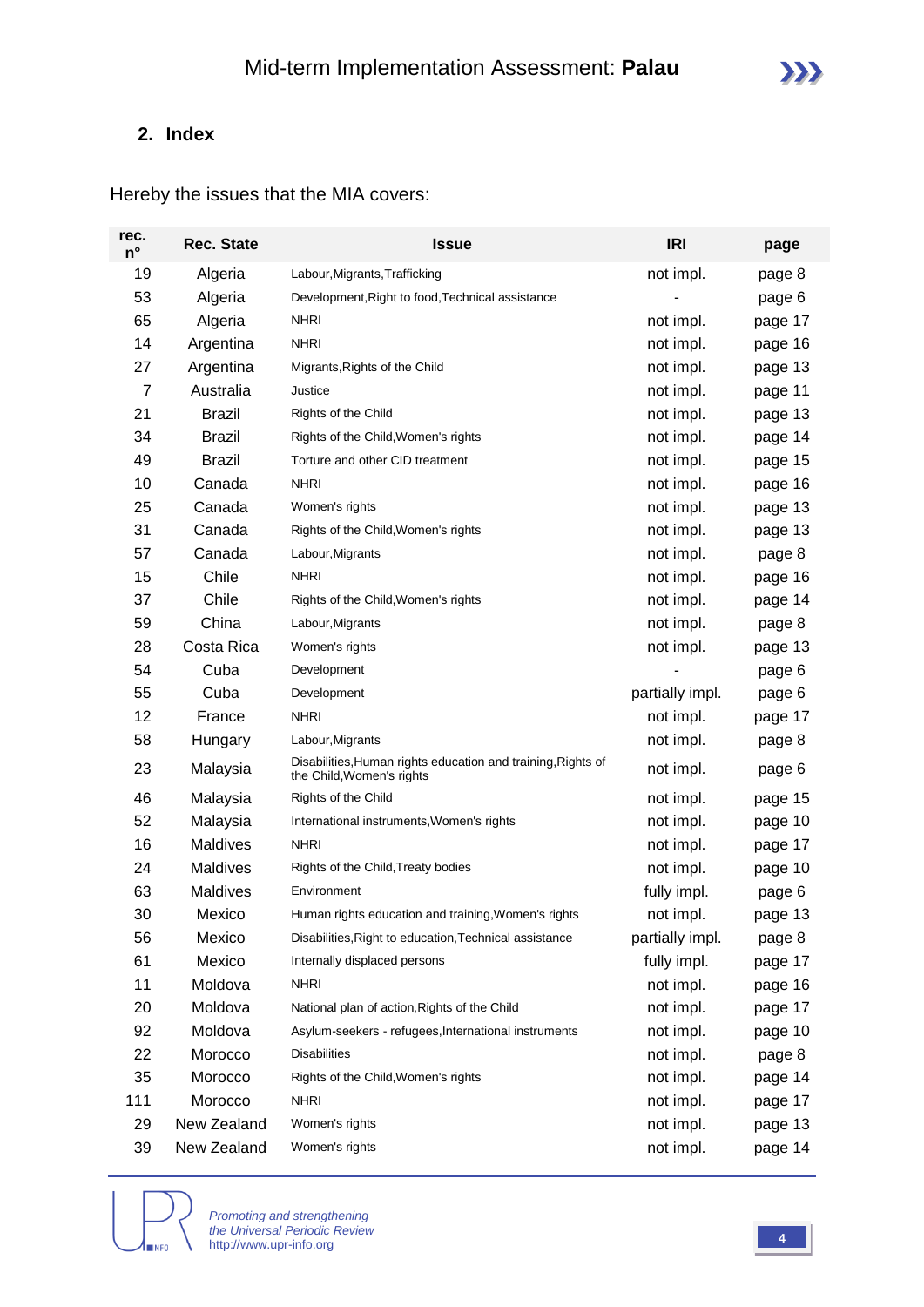### Mid-term Implementation Assessment: **Palau**

| rec.<br>$n^{\circ}$ | <b>Rec. State</b>    | <b>Issue</b>                                                | <b>IRI</b>      | page    |
|---------------------|----------------------|-------------------------------------------------------------|-----------------|---------|
| 60                  | New Zealand          | Labour, Migrants                                            | not impl.       | page 8  |
| 8                   | Norway               | Women's rights                                              | not impl.       | page 12 |
| 36                  | Norway               | Rights of the Child, Women's rights                         | not impl.       | page 14 |
| 41                  | Norway               | Justice, Trafficking                                        | not impl.       | page 11 |
| 48                  | Norway               | Rights of the Child, Torture and other CID treatment        | not impl.       | page 15 |
| 51                  | Norway               | Women's rights                                              | not impl.       | page 16 |
| 108                 | Norway               | Rights of the Child                                         | not impl.       | page 16 |
| 5                   | Poland               | Civil society, UPR process                                  |                 | page 9  |
| 6                   | Poland               | International instruments, Rights of the Child              | not impl.       | page 10 |
| 13                  | Poland               | <b>NHRI</b>                                                 | not impl.       | page 16 |
| 47                  | Poland               | Torture and other CID treatment                             | not impl.       | page 15 |
| 50                  | Poland               | Rights of the Child                                         | not impl.       | page 16 |
| 42                  | Slovakia             | Rights of the Child, Trafficking                            | not impl.       | page 11 |
| 44                  | Slovakia             | Rights of the Child                                         | not impl.       | page 15 |
| 45                  | Slovakia             | Rights of the Child                                         | not impl.       | page 15 |
| 94                  | Slovakia             | International instruments                                   | not impl.       | page 11 |
| 17                  | South Africa         | <b>NHRI</b>                                                 | not impl.       | page 17 |
| 38                  | South Africa         | Rights of the Child, Women's rights                         | not impl.       | page 14 |
| 18                  | Spain                | International instruments, NHRI, Rights of the Child        | partially impl. | page 12 |
| 33                  | Spain                | Rights of the Child, Women's rights                         | not impl.       | page 14 |
| 107                 | Spain                | Sexual Orientation and Gender Identity                      | not impl.       | page 12 |
| 26                  | Thailand             | Disabilities, International instruments, Right to education | not impl.       | page 10 |
| 43                  | Thailand             | Rights of the Child                                         | not impl.       | page 14 |
| 62                  | Thailand             | Environment, Technical assistance                           | fully impl.     | page 19 |
| 9                   | United Kingdom       | Rights of the Child, Women's rights                         | not impl.       | page 12 |
| 32                  | <b>United States</b> | Rights of the Child, Women's rights                         | not impl.       | page 14 |
| 40                  | <b>United States</b> | Trafficking                                                 | not impl.       | page 11 |
| 93                  | <b>United States</b> | Asylum-seekers - refugees, International instruments        | not impl.       | page 10 |
| 109                 | <b>United States</b> | Asylum-seekers - refugees                                   | not impl.       | page 9  |

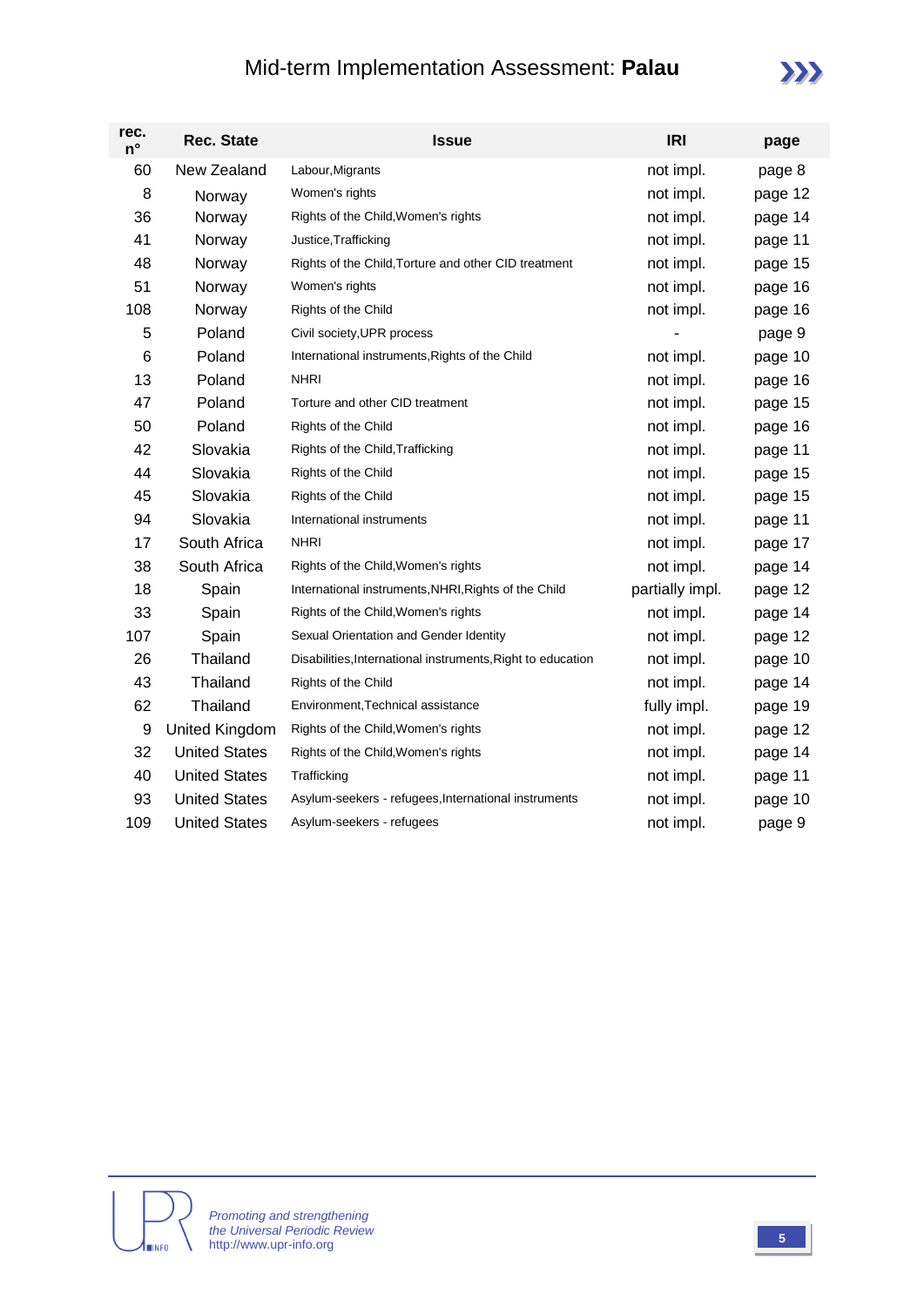### **3. Feedback on recommendations**

# **ESC Rights**

Recommendation nº23: *Accelerate efforts aimed at raising awareness and education among the general population on human rights, particularly on the rights of women, children and disabled persons* (Recommended by *Malaysia*)

IRI: *not implemented*

Voices Palau (VP) response:

No changes from 2010 to present, same status quo.

Recommendation nº53: *Pursue its efforts aiming to ensure food security and reaching the MDGs and formulate its specific international cooperation and technical assistance requests to this end* (Recommended by *Algeria*)

VP response:

Food security has been an ongoing challenge, considering the two consecutive years of natural disasters – 2012 Typhoon Bopha and Super Typhoon Haiyan in 2013.

Recommendation nº54: *Continue to implement its socio-economic development strategies and plans for the country* (Recommended by *Cuba*)

### VP response:

Socio-economic development has been hampered by two consecutive years of natural disasters – 2012 Typhoon Bopha and Super Typhoon Haiyan in 2013. The cost of living in Palau has sky-rocketed in the past five (5) years.

Recommendation nº55: *Continue to implement programs and measures to move forward in the achievement of the MDGs between now and 2015 (Recommended by Cuba*)

IRI: *partially implemented*

VP response:

Programs and measures exist, however, how effective they are, that is the question.

Recommendation nº63: *Continue its leading international efforts to tackle global warming, including by reminding developed countries and other major emitting States of their obligation to help and protect human rights in Palau by reducing greenhouse gas emissions to safe levels* (Recommended by *Maldives*)

IRI: *fully implemented*

### Earthjustice + Human Rights Advocates (EJ+HRA) response:

Despite its limited capacity to minimize the effects of climate change on its citizens, Palau has taken steps to enhance its technical capacity building to mitigate the impacts of climate change in cooperation with international community and relevant



IRI: *-*

IRI: *-*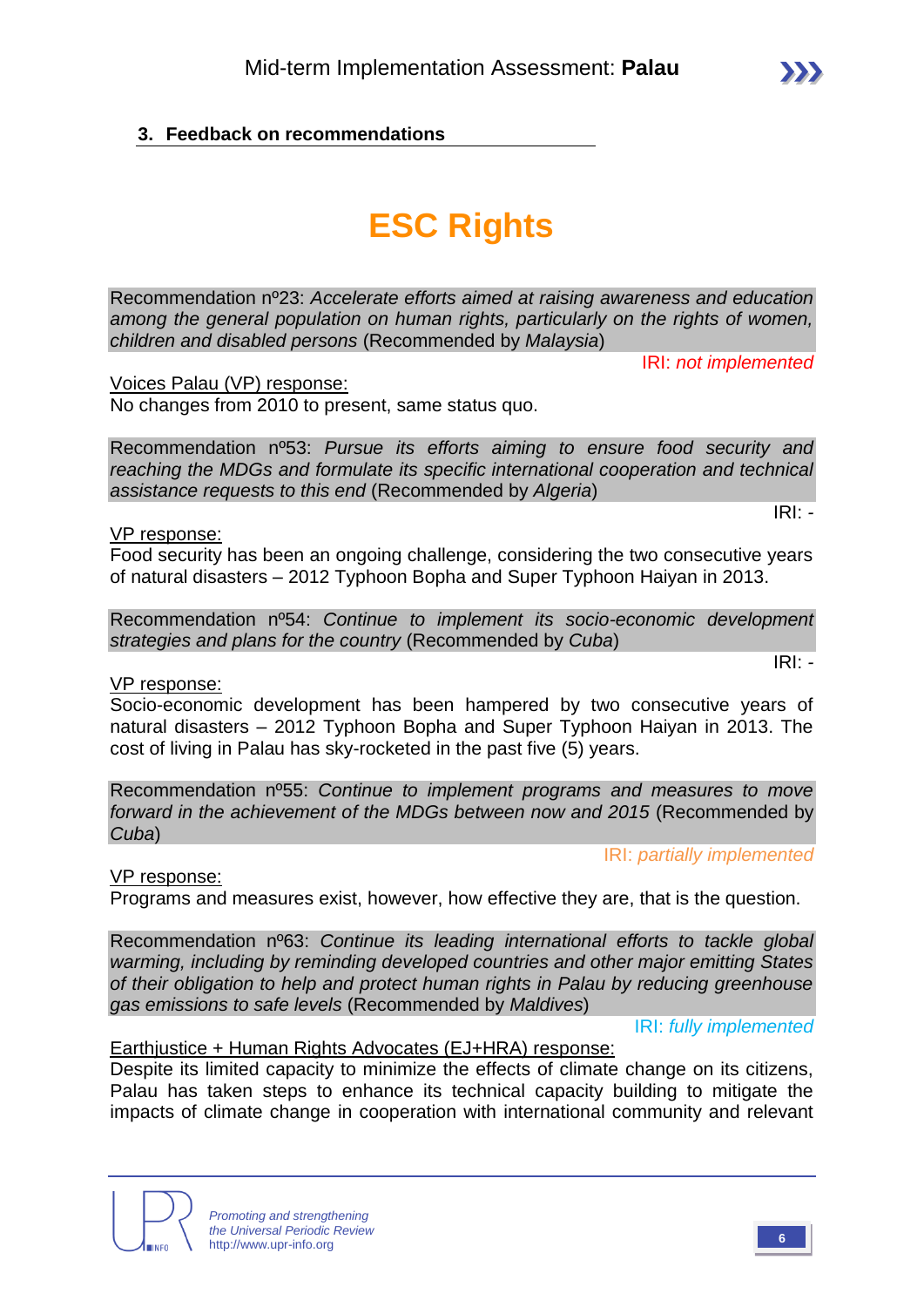United Nations agencies and hence contributed to the protection of human rights from climate threats. Examples include:

- Palau has strengthened its technical cooperation with relevant agencies and stakeholders to prevent the adverse impacts of climate change on human rights, including international displacement of its population, by participating in 19 regionally-based adaptation initiatives.
- Palau has continued to lead international efforts to tackle global warming, at international climate negotiations (UNFCCC) and at the Open-ended Working Group talks on the post-2015 Sustainable Development Goals.
- The President of Palau, Mr Tommy Remengesau Jr., stated at the 68th session of the UN General Assembly in September 2013 : "Our Global Warming doomsday is already set in stone if we fail to act. It is therefore our job, as Leaders, to take all necessary actions to eliminate the current threat."
- At the UNFCCC COP19 in Warsaw (Poland) in November 2013, his Excellency Dr. Caleb Otto, Palau's Ambassador and Permanent Representative to the United Nations, referred to the Typhoon Haiyan flattening the island of Kayangel in the north of Palau, destroying all homes on the island with very few buildings left standing. He declared: "We are resilient and we want to work hard and we try to recover but when it occurs more frequently with greater intensity - our ability to respond and recover just gets more and more diminished so that's a real issue for us here, (…) I have been saying it almost every time I have an opportunity to speak, we need a sense of urgency, even now we are still talking about the scaling up, the emissions and the donations - I get disappointed at times because it is so much process. We don't have time."

Nevertheless, no amount of effort on the part of Palau will fully protect the human rights of the people of Palau, as long as climate change continues to:

- threaten the physical security and health of coastal communities (most of the population) with increased temperatures, sea level rise and increasingly severe storms and cyclones resulting in tidal surges, lowland flooding, beach and mangrove erosion, and the spread of vector-borne diseases;
- threaten access to freshwater by increasing extremes of temperature and precipitation, increasing instances of drought, and by causing salt-water intrusion into groundwater due to lowland flooding and coastal erosion; and
- jeopardize food security by impeding the agricultural capacity of the islands and damaging ocean ecosystems such as reef fisheries on which the people of Palau rely for food.

These threats are negatively impacting the rights to food and water, the right to health, and the right to a healthy and sustainable environment for the people of Palau. [...]

### VP response:

Palau has been a trendsetter in taking the lead on the international level in tackling global warming and greenhouse gas emissions.

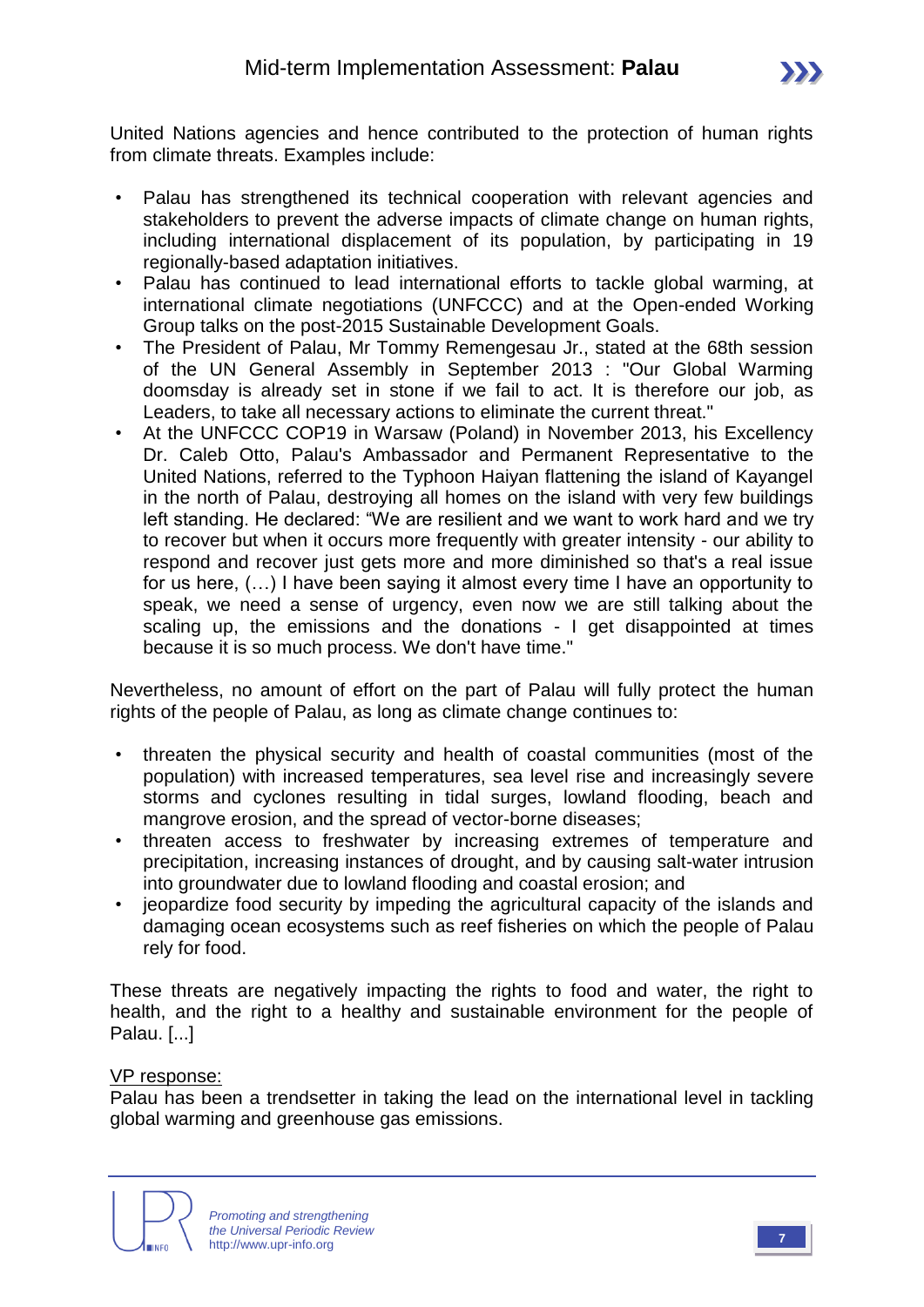Recommendation nº22: *Maintain its policy to promote and protect vulnerable persons and continue with its efforts to develop a national policy for the benefit of persons with disabilities* (Recommended by *Morocco*)

VP response:

No changes from 2010 to present , same status quo.

Recommendation nº56: *Intensify the efforts, including through increasing the seeking of technical cooperation, for establishing special educational programmes for boys and girls with disabilities* (Recommended by *Mexico*)

IRI: *partially implemented*

VP response:

Programs and measures exist, however, how effective they are, that is the question.

Recommendation nº57: *Adopt additional measures to prevent the mistreatment of foreign nationals, combat discrimination against them, follow through on pursuing and prosecuting crimes against them and enforce regulation more effectively to protect foreign workers, particularly with regard to conditions of work and respect for occupational and safety standards* (Recommended by *Canada*)

IRI: *not implemented*

Recommendation nº58: *Adopt a new Labour Code which provides more transparent regulations regarding the treatment of foreign workers and establishes a minimum wage* (Recommended by *Hungary*)

 $\ddot{\phantom{1}}$ 

IRI: *not implemented*

+ Recommendation nº59: *Take concrete measures to protect the rights of foreign workers* (Recommended by *China*)

IRI: *not implemented*

Recommendation nº60: *Improve its enforcement of regulations to protect foreign workers and extend coverage of minimum wage requirements to include foreign workers* (Recommended by *New Zealand*)

+

IRI: *not implemented*

**Minorities**

Recommendation nº19: *Pursue its efforts in facing the challenges identified in its national report, with special attention to combating human trafficking and discrimination and improving the situation of migrant workers as they represent an important section in the country* (Recommended by *Algeria*)

+

IRI: *not implemented*

IRI: *not implemented*

No changes since 2010.



VP response: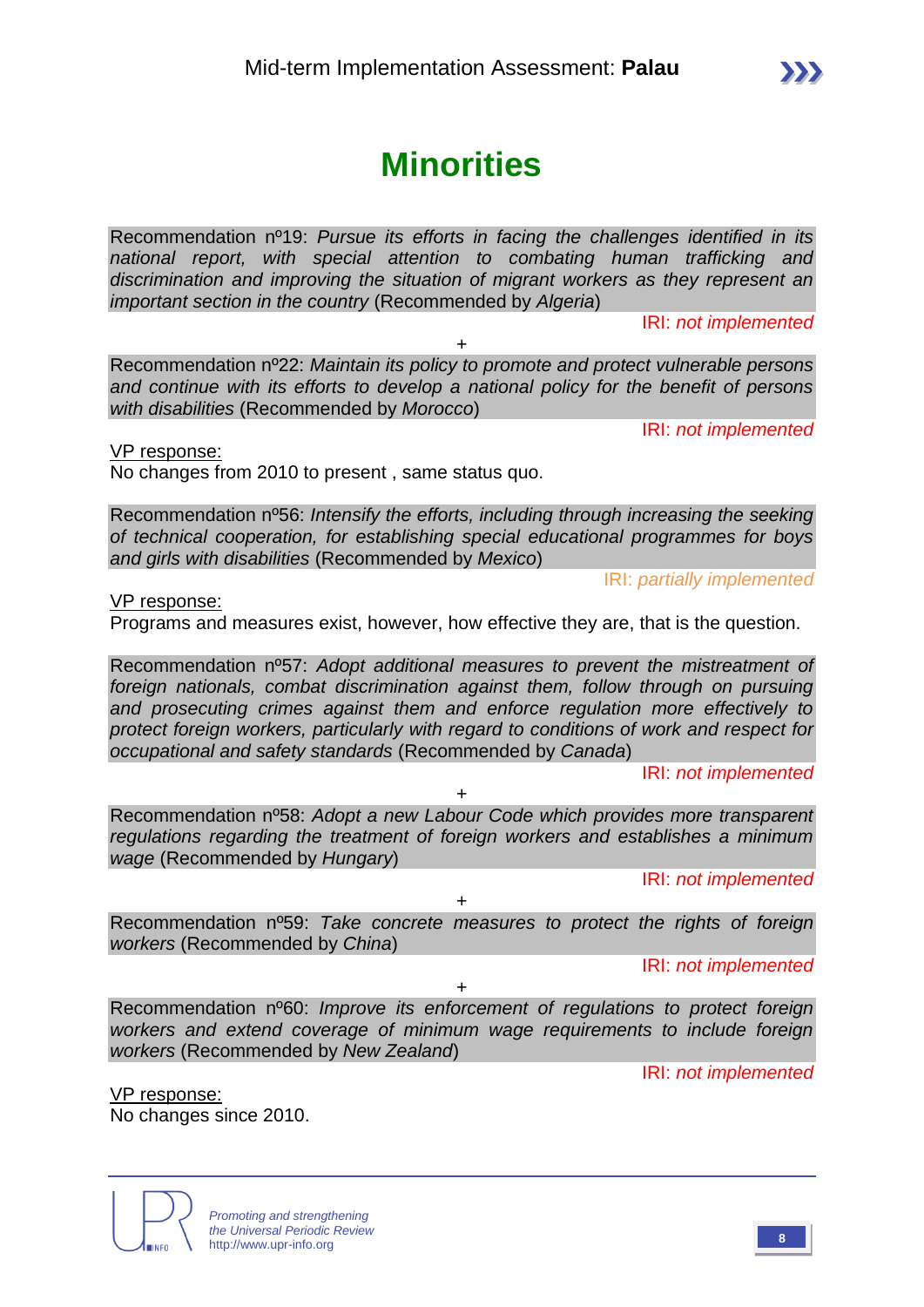Recommendation nº109: *Establish a more formal system to provide protection for refugees and asylum-seekers* (Recommended by *United States*)

IRI: *not implemented*

United Nations High Commissioner for Refugees - Regional Office for Australia, New Zealand and the Pacific (UNHCR) response:

Status of implementation for relevant recommendations

- 1. Palau has not submitted any documentation the OHCHR regarding the implementation of recommendations made as part of the country's 2011 UPR.
- 2. Palau has not yet acceded to the 1951 Convention relating to the Status of Refugees and its 1967 Protocol. Nor has Palau acceded to the 1954 Convention relating to the Status of Stateless Persons or the 1961 Convention on the Reduction of Statelessness.
- 3. RO Canberra correspondence indicates that there was potentially to be UNHCR capacity training under taken in Palau in 2013. The status of this training remains unclear.
- 4. RO Canberra files indicate that asylum seekers are issued tourist visas when they first enter Palau and have these extended while their claims are being processed. There does not appear to be a specific visa available that would allow asylum seekers to stay for the period required to process their claims.
- 5. Palau has a National Emergency Management Office (NEMO). NEMO is involved in all aspects of disaster management. It acts with the counsel of and in concert with the National Emergency Committee (NEC). NEMO also performs the day-to-day operations associated with disaster management and submits reports to the Vice President. NEMO's responsibilities include, but are not limited to the following: Maintaining and testing the National Disaster Plan; Providing assistance to national and state agencies in the development of Agency Support Plans; Coordinating the development of public education programs regarding disaster planning; Coordinating and assisting in the training of specific disaster related skills; Providing logistical support to the Emergency Operation Center; Coordinating state and national disaster management planning; Periodically reviewing state and national legislation and regulations to insure that all are in compliance and coordination with this Plan; Performing other tasks as prescribed by law, executive order, and regulations or as required by the CLT or the NEC. This body would be responsible for managing natural disasters and responding to possible large scale internal and international displacement.

### VP response:

There has been no new legislation or amendments to existing domestic law to address refugees and asylum-seekers.

## **International Instruments**

Recommendation nº5: *Engage civil society in the UPR follow-up process*  (Recommended by *Poland*)

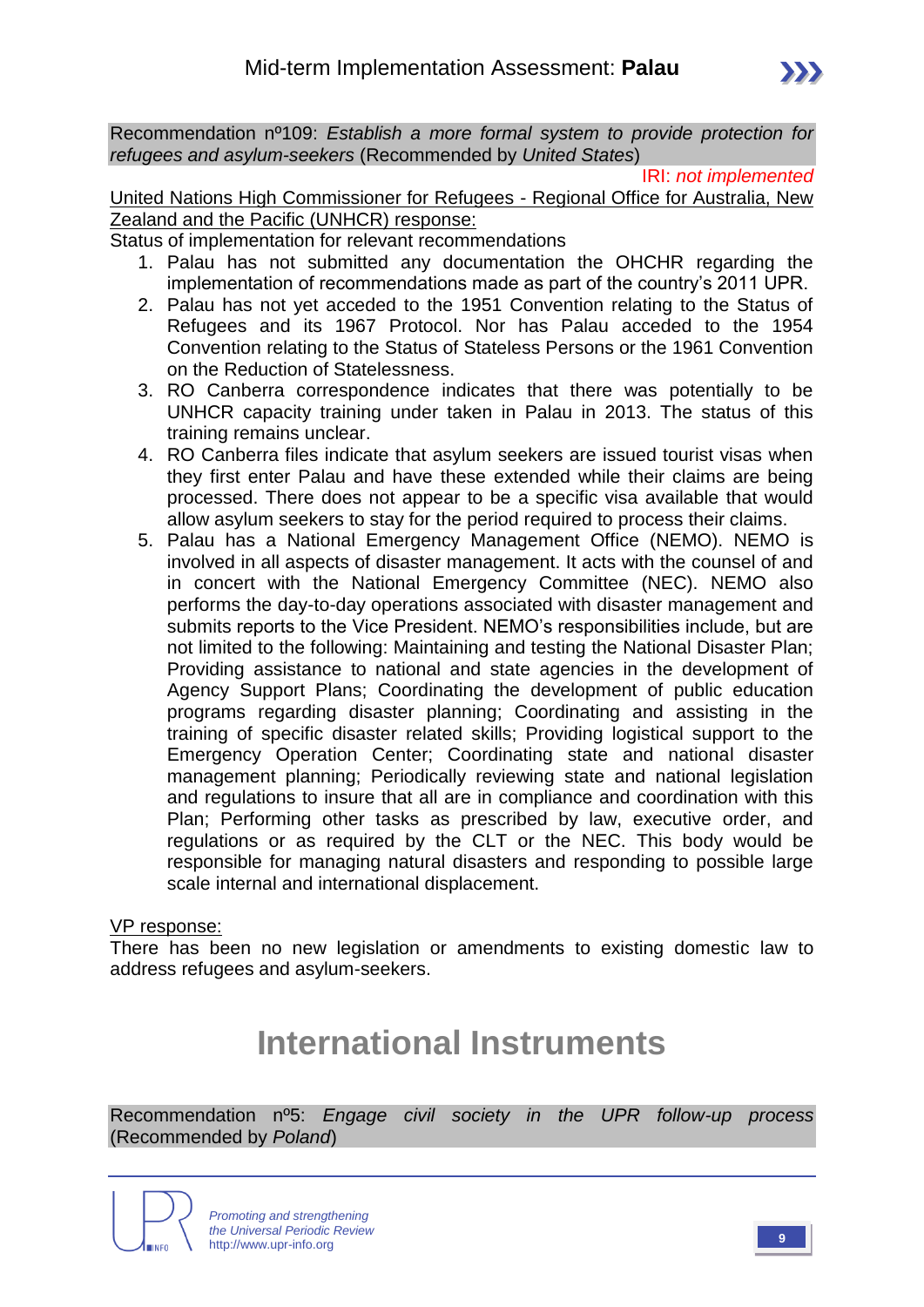### VP response:

VOICES, Palau agrees that Palau needs to engage its civil society and promote the participation of civil organizations in the UPR process. However, promotion means advancing the participation and independence of existing organizations instead of creating civil society organizations that are nothing but a shadow of the government.

Recommendation nº6: *Increase its efforts aimed at the incorporation of the CRC provisions and principles into the domestic legal system* (Recommended by *Poland*) IRI: *not implemented*

### VP response:

VOICES, Palau agrees that Palau needs to review and amend domestic law to uphold CRC provisions, no changes in the legal system since 2010.

Recommendation nº24: *Meet its reporting obligations under the CRC*  (Recommended by *Maldives*)

VP response:

No changes from 2010 to present, same status quo.

Recommendation nº26: *Promote and protect the rights of persons with disabilities by, among others, involving persons with disabilities in all phases of ratification of the CRPD and the Palau National Policy on Disability, and ensuring access to education as well as an inclusive education system at all levels for children with disabilities*  (Recommended by *Thailand*)

IRI: *not implemented*

IRI: *not implemented*

VP response:

No changes from 2010 to present , same status quo.

Recommendation nº52: *Continue efforts aimed at increasing the participation of women in the economic and political spheres as well as to consider ratification of CEDAW* (Recommended by *Malaysia*)

IRI: *not implemented*

VP response:

No changes from 2010 to present, same status quo.

Recommendation nº92: *Accede to the 1951 Convention relating to the Status of Refugees and its 1967 Protocol, to the 1954 Convention relating to the Status of Stateless Persons and to the 1961 Convention on the Reduction of Statelessness*  (Recommended by *Moldova*)

IRI: *not implemented*

 $+$ Recommendation nº93: *Become a party to the 1951 Refugee Convention and 1967 Refugee Protocol* (Recommended by *United States*)

+







IRI: *-*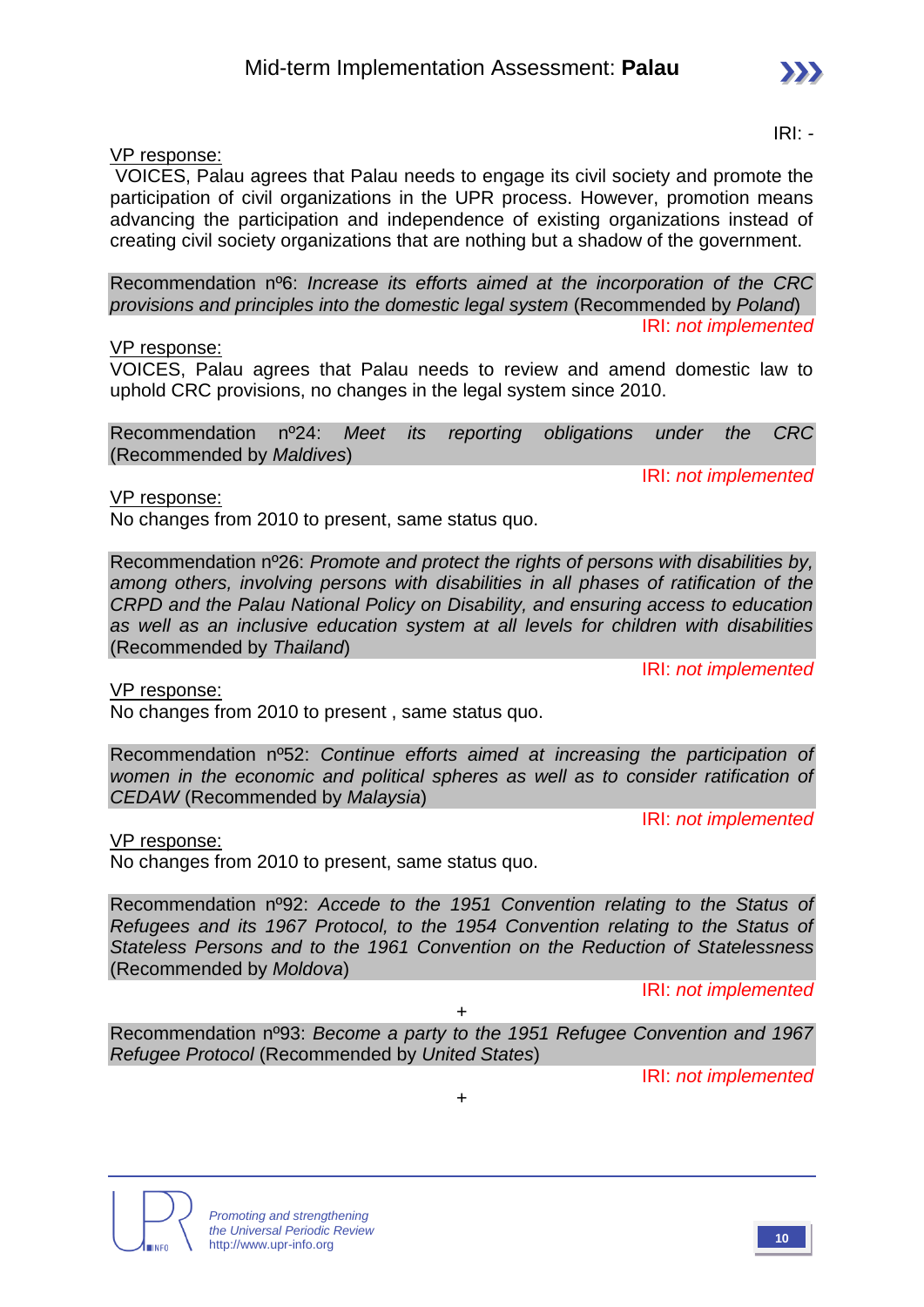Recommendation nº94: *Ratify the 1954 Convention relating to the Status of Stateless Persons and the 1961 Convention on the Reduction of Statelessness*  (Recommended by *Slovakia*)

IRI: *not implemented*

 $\sum$ 

### UNHRC response:

Status of implementation for relevant recommendations

- 1. Palau has not submitted any documentation the OHCHR regarding the implementation of recommendations made as part of the country's 2011 UPR.
- 2. Palau has not yet acceded to the 1951 Convention relating to the Status of Refugees and its 1967 Protocol. Nor has Palau acceded to the 1954 Convention relating to the Status of Stateless Persons or the 1961 Convention on the Reduction of Statelessness.
- 3. [...]

VP response:

VOICES, Palau strongly believes that Palau needs to ratify the remaining core international human rights instruments, however, with reservations for such provisions that oppose Palau National Constitution.

# **Justice**

Recommendation nº7: *Ensure human rights are afforded full legal protection in the Republic of Palau* (Recommended by *Australia*)

IRI: *not implemented*

VP response:

VOICES, Palau agrees that legal representation is not afforded to everyone; currently, legal representation is only provided to persons/defendants in criminal cases.

Recommendation nº40: *Continue making efforts to investigate, prosecute and punish offenders of human trafficking* (Recommended by *United States*)

IRI: *not implemented*

+

Recommendation nº41: *Take measures to protect victims of trafficking by providing shelters and facilitate the process in order for victims to witness against traffickers in court* (Recommended by *Norway*)

IRI: *not implemented*

Recommendation nº42: *Reinforce the efforts to prevent and combat trafficking in human beings for sexual exploitation with particular focus on children*  (Recommended by *Slovakia*)

+

IRI: *not implemented*

VP response:

No changes from 2010 to present, same status quo.

*Promoting and strengthening the Universal Periodic Review* http://www.upr-info.org

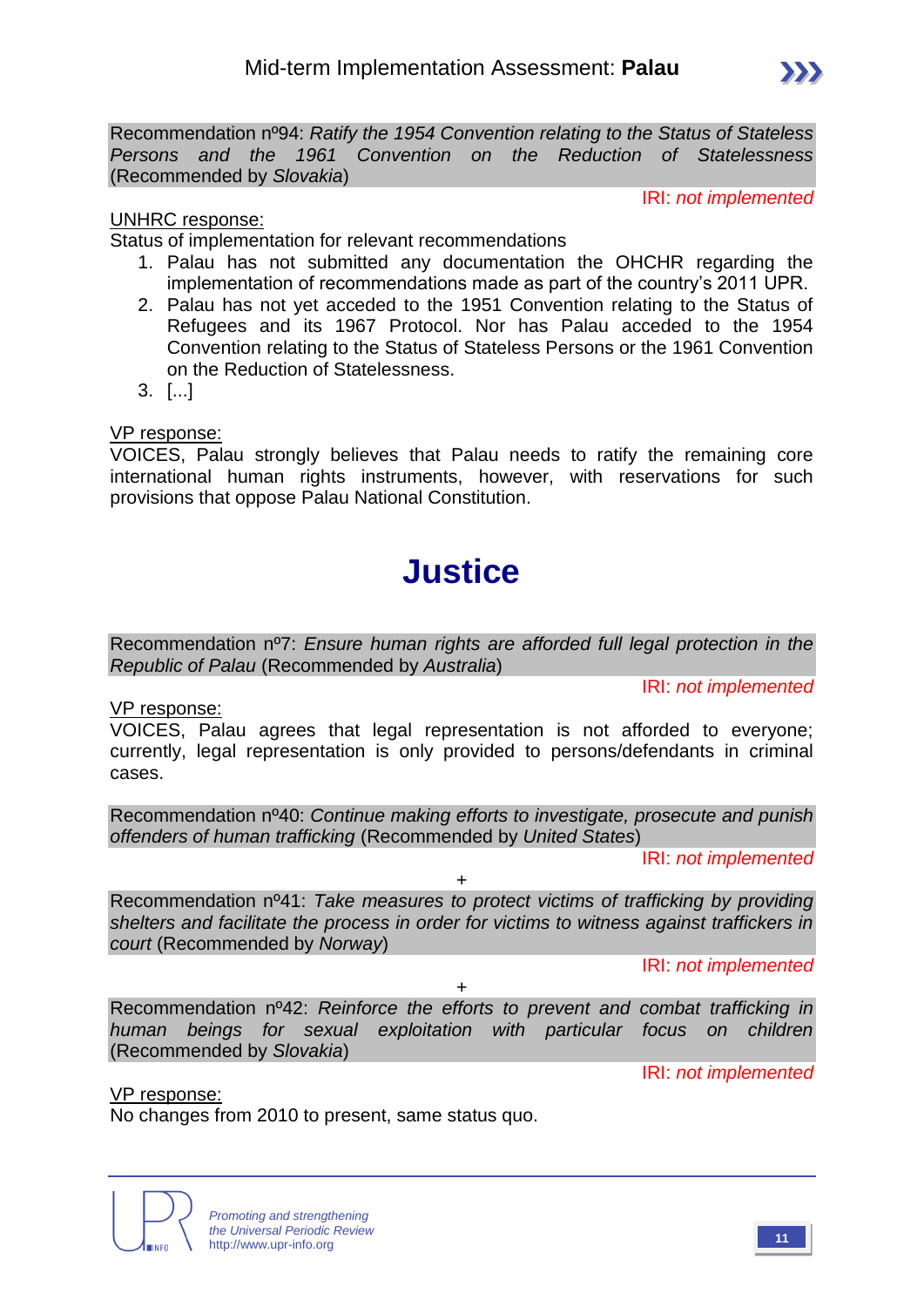# **SOGI**

Recommendation nº107: *Repeal all provisions in domestic legislation criminalizing consensual sexual activity between same sex adults and combat discrimination against LGBT through political, legislative and administrative measures*  (Recommended by *Spain*)

VP response:

IRI: *not implemented*

VOICES, Palau agrees that Palau needs to review its domestic legislation with regards to criminal law. No change in domestic law since 2010.

# **Women & Children**

Recommendation nº8: *Immediately criminalize rape within marriage and give men and women equal rights of inheritance* (Recommended by *Norway*)

IRI: *not implemented*

VP response:

VOICES, Palau agrees, however, Palau has yet to criminalize rape within the bounds of marital status and give equal rights of inheritance.

Recommendation nº9: *Amend relevant domestic legislation so as to offer married women the same level of protection against coerced sex as to unmarried women and remove the law which discriminates against a wife's and female child's right to inherit property* (Recommended by *United Kingdom*)

IRI: *not implemented*

VP response:

VOICES, Palau agrees, however, Palau has yet to take steps to amend domestic legislation to protect married women from rape, additionally, there has been no movement to change the existing law that prevents a wife and a female child from inheriting property.

Recommendation nº18: *Take measures to ensure the full implementation of the principles and provisions of the Convention on the Rights of the Child. Intensify efforts to establish an Ombudsman for Children to deal with complaints of violations of the rights of the child, particularly those related to child exploitation and sexual violence* (Recommended by *Spain*)

IRI: *partially implemented*

### VP response:

The Office of the Ombudsman has been created within the Executive Branch, hence, lack of independence and transparency.

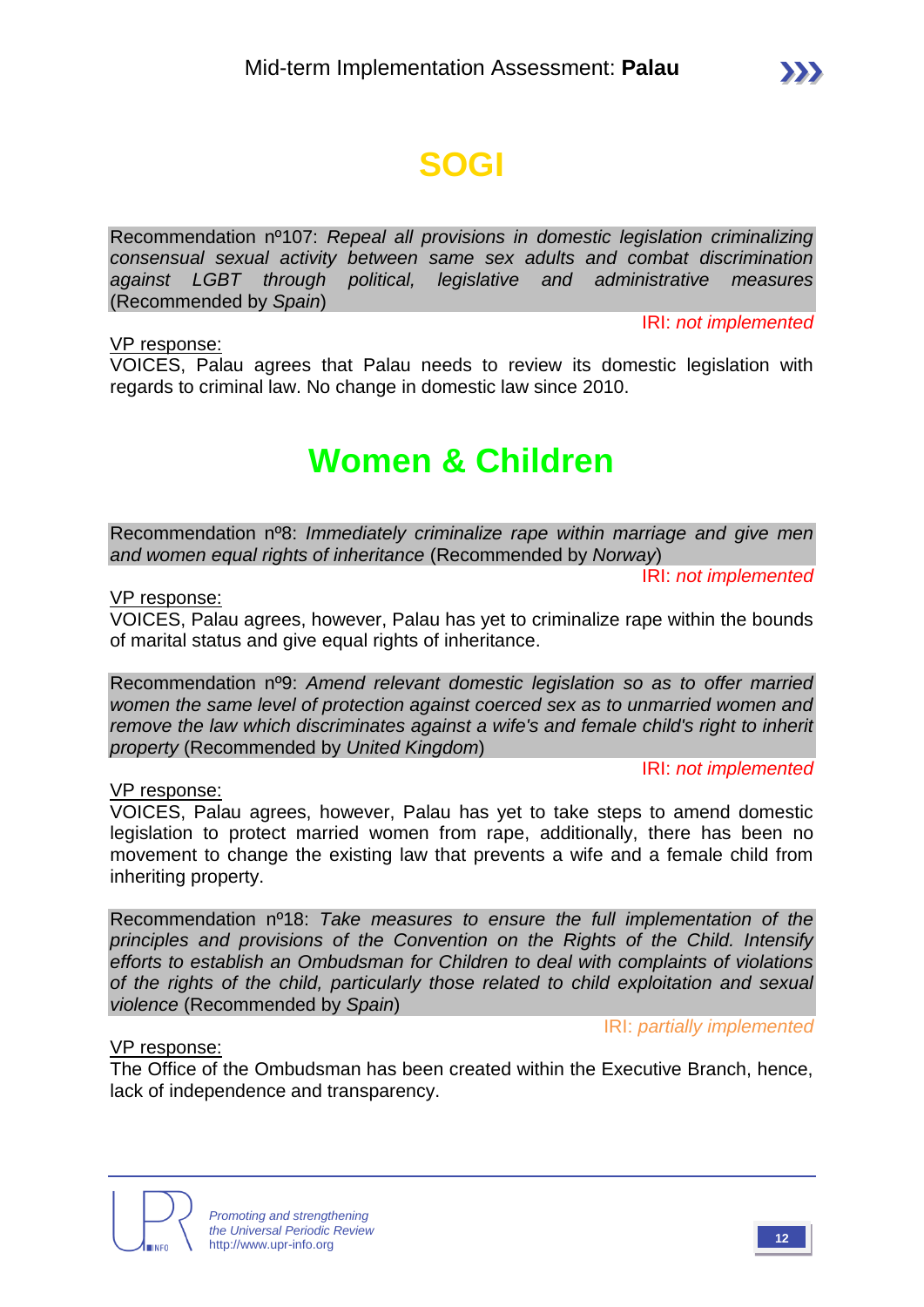Recommendation nº21: *Establish policies, programmes and services to provide children with greater protection and care* (Recommended by *Brazil*)

IRI: *not implemented*

IRI: *not implemented*

VP response:

No changes from 2010 to present , same status quo.

Recommendation nº25: *Revise existing laws identified in its national report as being discriminatory against women* (Recommended by *Canada*)

VP response:

VP response:

No changes from 2010 to present , same status quo.

No changes from 2010 to present , same status quo.

Recommendation nº27: *Adopt legislative and public policy measures aimed at eliminating discrimination against children in situation of vulnerability, including children of immigrant families* (Recommended by *Argentina*)

IRI: *not implemented*

Recommendation nº28: *Consider adopting national legislative measures to ensure gender equality, as stipulated in its Constitution, and to combat and eliminate violence against women* (Recommended by *Costa Rica*)

IRI: *not implemented*

Recommendation nº29: *Enact laws to ensure that all women, regardless of their marital status, are provided with the same level of protection against rape and that women are not discriminated against in family inheritances* (Recommended by *New Zealand*)

+

IRI: *not implemented*

VP response:

No changes from 2010 to present , same status quo.

Recommendation nº30: *Speed up the adoption by the Congress of the bill on family protection and ensure that this project protect the victims of violence and punish perpetrators. Establish training mechanisms on violence against women for police officers, lawyers and judges* (Recommended by *Mexico*)

IRI: *not implemented*

VP response:

No changes from 2010 to present , same status quo: domestic violence still an ongoing issue for example, in the fall of 2013, a wife stabbed her (police officer) husband in the leg, he later died at the hospital from his injuries.

Recommendation nº31: *Consider establishing shelters for victims of domestic violence and reinforce efforts to prevent and combat child abuses, including measures to assist in recovery and reintegration* (Recommended by *Canada*)

+

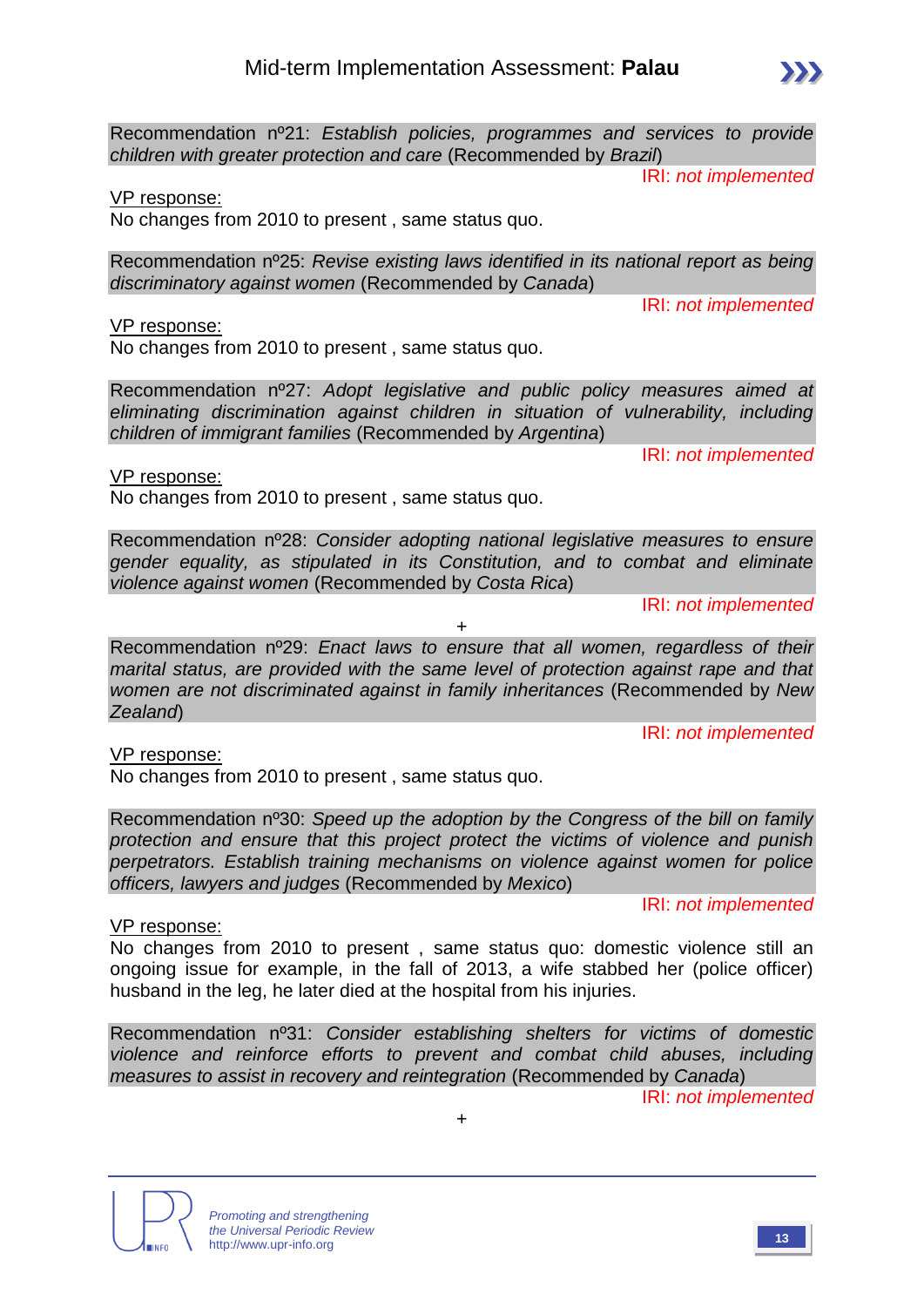

Recommendation nº43: *Adopt legislation aimed at protecting children from economic and sexual exploitation* (Recommended by *Thailand*)

+



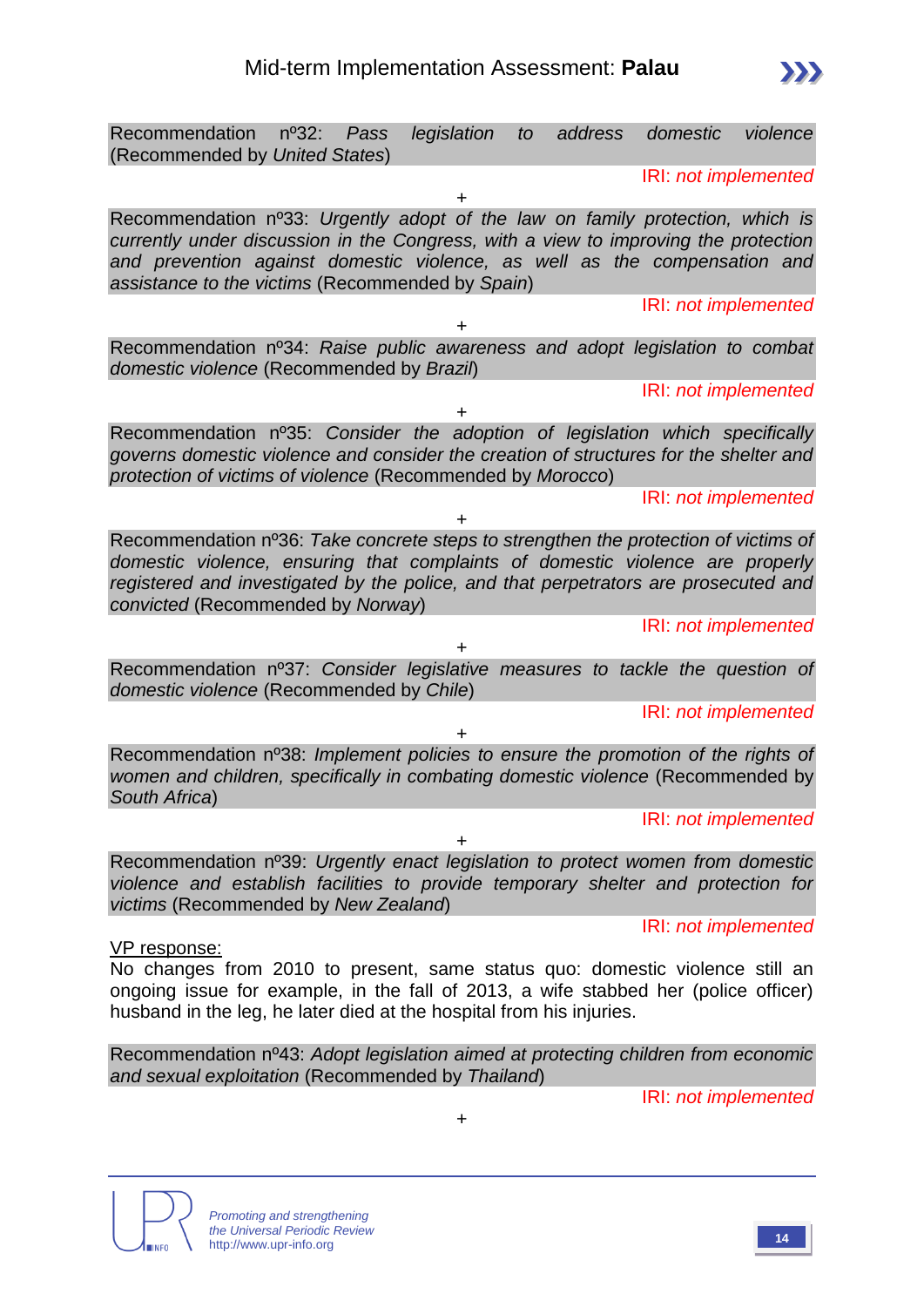Recommendation nº44: *Adopt expeditiously necessary legislation and implement all relevant measures to prevent and combat sexual abuse of children, providing for the physical and psychological recovery and social reintegration of child victims*  (Recommended by *Slovakia*)

VP response:

No changes from 2010 to present, same status quo.

Recommendation nº45: *Conduct investigation of all alleged sexual abuse of children in a childfriendly judicial procedure, with due regard given to protecting the right to privacy of the child* (Recommended by *Slovakia*)

IRI: *not implemented*

IRI: *not implemented*

VP response:

No changes from 2010 to present, same status quo.

Recommendation nº46: *Step up the implementation of measures to combat, prevent and punish acts of child abuse, child neglect and domestic violence* (Recommended by *Malaysia*)

VP response:

No changes from 2010 to present, same status quo.

Recommendation nº47: *Prohibit and eliminate all forms of corporal punishment*  (Recommended by *Poland*)

IRI: *not implemented*

Recommendation nº48: *Prohibit the use of corporal punishment in homes and in schools and conduct awareness campaigns to reduce the scope of this action*  (Recommended by *Norway*)

+

IRI: *not implemented*

Recommendation nº49: *Adopt legislation to raise public awareness to prohibit and eliminate all forms of corporal punishment* (Recommended by *Brazil*)

 $+$ 

IRI: *not implemented*

### GIEACPC response:

Child protection legislation has been reviewed as part of child protection baseline research in collaboration with UNICEF (the report was published in March 2013) and a Family Protection Bill is under discussion. This Bill provides a key opportunity to implement the Government's acceptance of the recommendation by enacting prohibition of corporal punishment - a home cannot be free from violence while children may be hit and hurt with impunity - but we have been unable to obtain a copy of the full text. As the law is currently in Palau, corporal punishment of children is unlawful as a sentence for crime but it is lawful in all other settings - the home, alternative care settings, day care, schools and penal institutions.



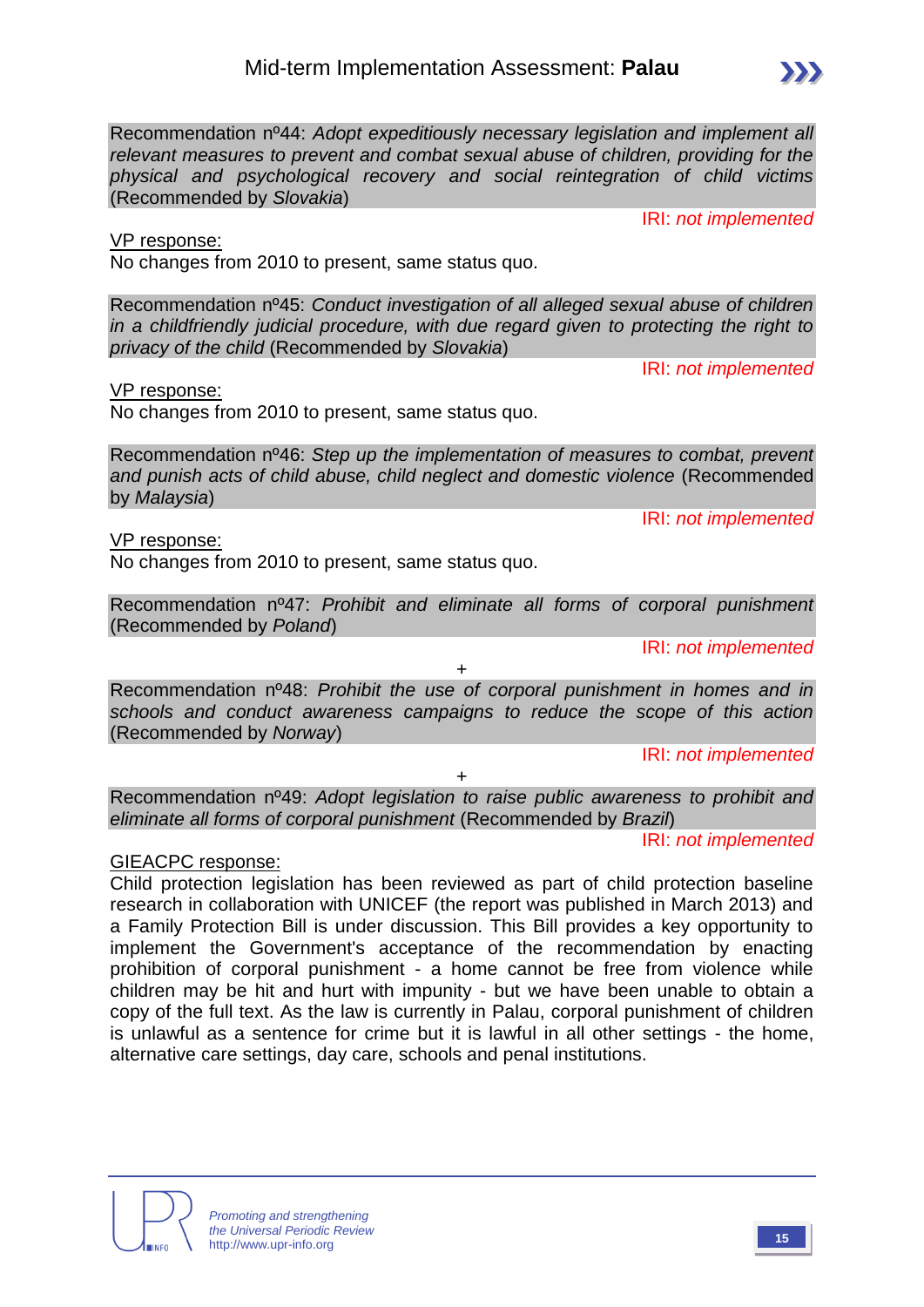

IRI: *not implemented*

VP response:

No changes from 2010 to present, same status quo.

Recommendation nº51: *Take steps to increase the number of women in decisionmaking positions* (Recommended by *Norway*)

VP response:

No changes from 2010 to present, same status quo.

Recommendation nº108: *Equalize the legal minimum age of marriage for girls and boys* (Recommended by *Norway*)

IRI: *not implemented*

IRI: *not implemented*

VP response: No change in domestic law.

# **Other**

Recommendation nº10: *Take the necessary steps towards the establishment of a national human rights institution in accordance with the Paris Principles*  (Recommended by *Canada*)

IRI: *not implemented*

Recommendation nº11: *Set up the national human rights institution* (Recommended by *Moldova*)

+

IRI: *not implemented*

Recommendation nº13: *Consider establishing a national human rights institution in accordance with the Paris Principles* (Recommended by *Poland*)

+

IRI: *not implemented*

+ Recommendation nº14: *Establish a national human rights institution in accordance with the Paris Principles* (Recommended by *Argentina*)

IRI: *not implemented*

+

Recommendation nº15: *Consider in future policies the establishment of a national human rights institution, which could favour the gradual incorporation of international commitments with an adequate and permanent technical assistance* (Recommended by *Chile*)

+





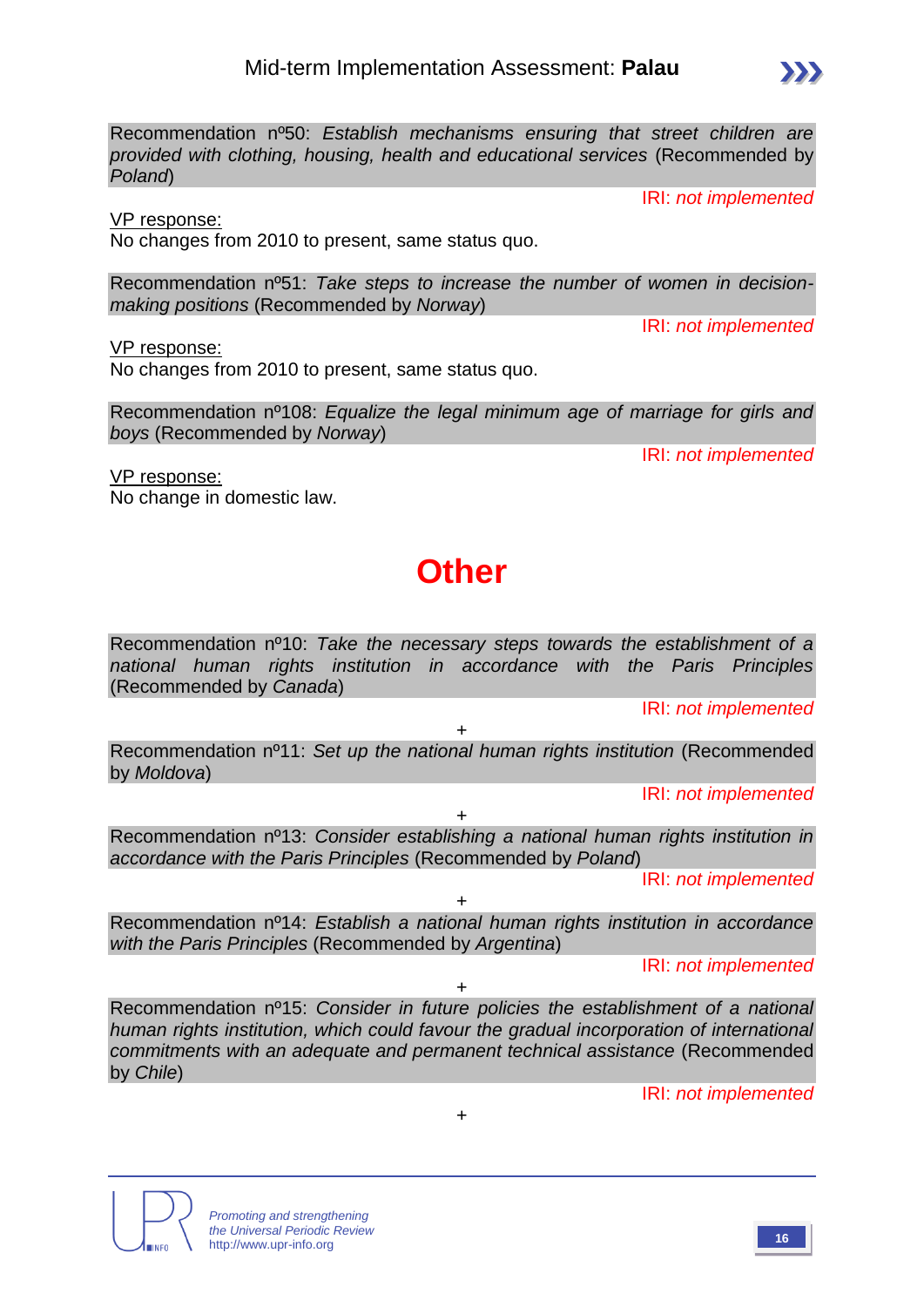*compliance with the Paris Principles* (Recommended by *South Africa*)

*institution* (Recommended by *Maldives*)

 $\pm$ Recommendation nº111: *Continue consultations to set up a national human rights institution and materialize this project as soon as possible* (Recommended by *Morocco*)

VP response:

VOICES, Palau agrees, however, although suggested in 2010, the establishment of a national human rights institution has been tabled. Hence, no further action has been taken.

Recommendation nº12: *Finalize, as soon as possible, the draft legislation for the establishment of a national human rights institution in conformity with the Paris Principles* (Recommended by *France*)

VP response:

VOICES, Palau has no knowledge of such draft legislation being introduced in congress in the past two (2) years.

Recommendation nº20: *Take all measures to implement the National Action Plan for Children* (Recommended by *Moldova*)

IRI: *not implemented*

IRI: *not implemented*

### VP response:

No changes from 2010 to present , same status quo.

Recommendation nº61: *Draw up a plan to manage and mitigate natural disasters together with the regional mechanisms and the United Nations, taking into account the possible large-scale internal and international displacement of population*  (Recommended by *Mexico*)

IRI: *fully implemented*

UNHRC response: Status of implementation for relevant recommendations

- 1. [...]
- 2. [...]
- 3. [...]
- 4. [...]
- 5. Palau has a National Emergency Management Office (NEMO). NEMO is involved in all aspects of disaster management. It acts with the counsel of and

*Promoting and strengthening the Universal Periodic Review* http://www.upr-info.org **<sup>17</sup>**

Recommendation nº16: *Complete the establishment of the national human rights* 

+ Recommendation nº17: *Establish an independent national human rights institution in* 

+





IRI: *not implemented*

IRI: *not implemented*

IRI: *not implemented*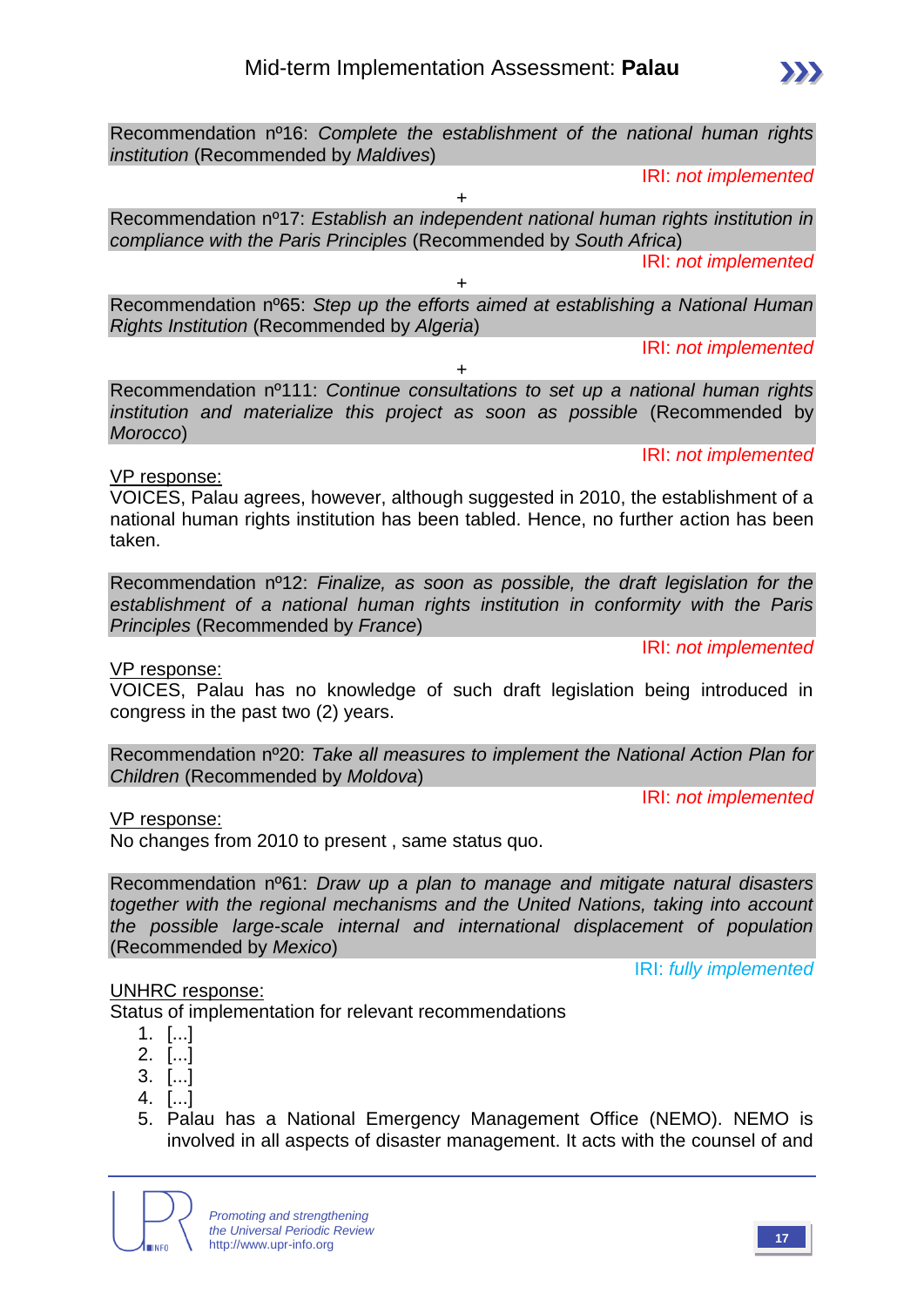in concert with the National Emergency Committee (NEC). NEMO also performs the day-to-day operations associated with disaster management and submits reports to the Vice President. NEMO's responsibilities include, but are not limited to the following: Maintaining and testing the National Disaster Plan; Providing assistance to national and state agencies in the development of Agency Support Plans; Coordinating the development of public education programs regarding disaster planning; Coordinating and assisting in the training of specific disaster related skills; Providing logistical support to the Emergency Operation Center; Coordinating state and national disaster management planning; Periodically reviewing state and national legislation and regulations to insure that all are in compliance and coordination with this Plan; Performing other tasks as prescribed by law, executive order, and regulations or as required by the CLT or the NEC. This body would be responsible for managing natural disasters and responding to possible large scale internal and international displacement.

#### EJ+HRA response:

Despite its limited capacity to minimize the effects of climate change on its citizens, Palau has taken steps to enhance its technical capacity building to mitigate the impacts of climate change in cooperation with international community and relevant United Nations agencies and hence contributed to the protection of human rights from climate threats. Examples include:

- Palau has strengthened its technical cooperation with relevant agencies and stakeholders to prevent the adverse impacts of climate change on human rights, including international displacement of its population, by participating in 19 regionally-based adaptation initiatives.
- Palau has continued to lead international efforts to tackle global warming, at international climate negotiations (UNFCCC) and at the Open-ended Working Group talks on the post-2015 Sustainable Development Goals.
- The President of Palau, Mr Tommy Remengesau Jr., stated at the 68th session of the UN General Assembly in September 2013 : "Our Global Warming doomsday is already set in stone if we fail to act. It is therefore our job, as Leaders, to take all necessary actions to eliminate the current threat."
- At the UNFCCC COP19 in Warsaw (Poland) in November 2013, his Excellency Dr. Caleb Otto, Palau's Ambassador and Permanent Representative to the United Nations, referred to the Typhoon Haiyan flattening the island of Kayangel in the north of Palau, destroying all homes on the island with very few buildings left standing. He declared: "We are resilient and we want to work hard and we try to recover but when it occurs more frequently with greater intensity - our ability to respond and recover just gets more and more diminished so that's a real issue for us here, (…) I have been saying it almost every time I have an opportunity to speak, we need a sense of urgency, even now we are still talking about the scaling up, the emissions and the donations - I get disappointed at times because it is so much process. We don't have time."

Nevertheless, no amount of effort on the part of Palau will fully protect the human rights of the people of Palau, as long as climate change continues to: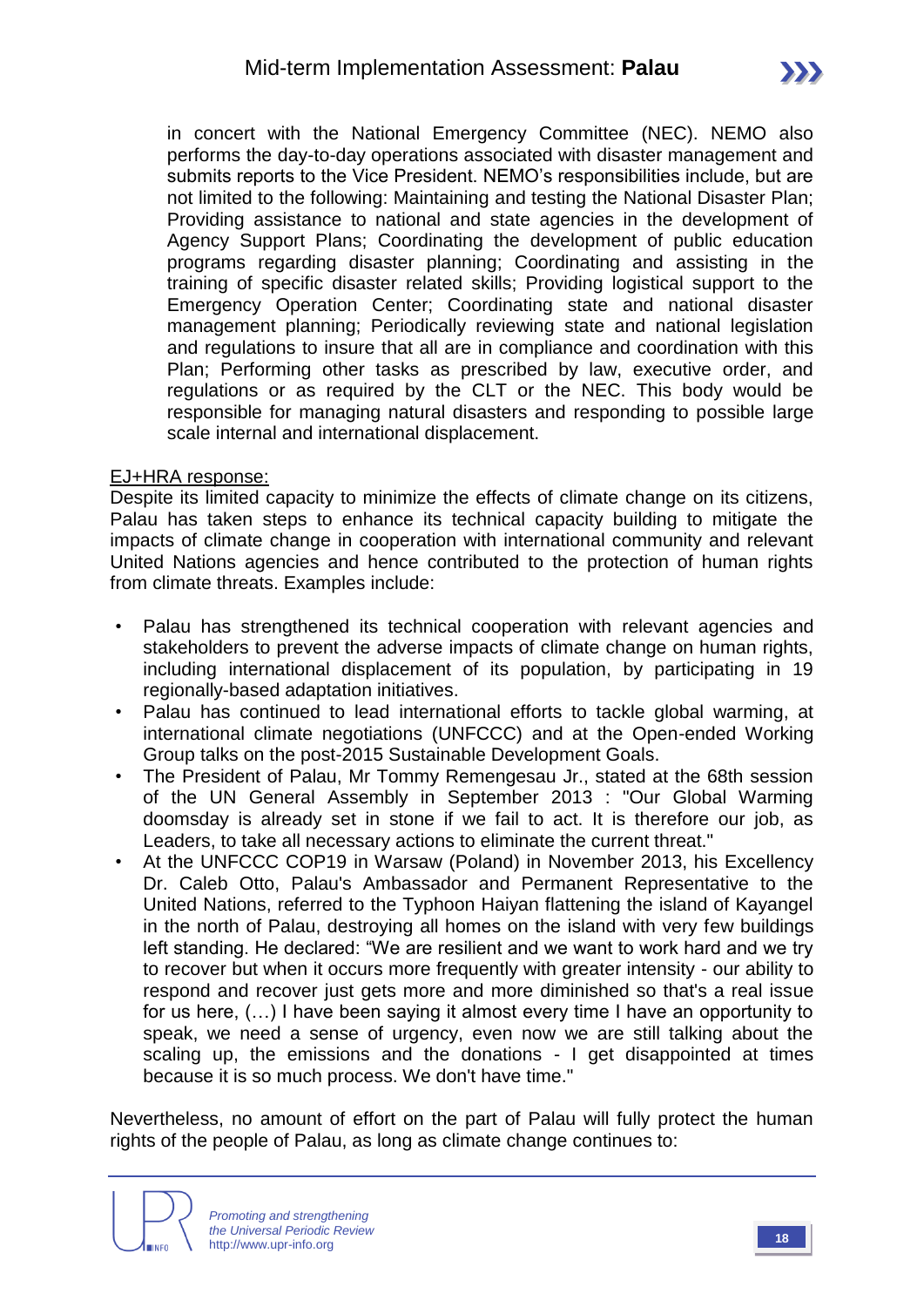- threaten the physical security and health of coastal communities (most of the population) with increased temperatures, sea level rise and increasingly severe storms and cyclones resulting in tidal surges, lowland flooding, beach and mangrove erosion, and the spread of vector-borne diseases;
- threaten access to freshwater by increasing extremes of temperature and precipitation, increasing instances of drought, and by causing salt-water intrusion into groundwater due to lowland flooding and coastal erosion; and
- jeopardize food security by impeding the agricultural capacity of the islands and damaging ocean ecosystems such as reef fisheries on which the people of Palau rely for food.

These threats are negatively impacting the rights to food and water, the right to health, and the right to a healthy and sustainable environment for the people of Palau. [...]

Recommendation nº62: *Strengthen its technical cooperation with relevant agencies and stakeholders in order to prevent the adverse impact of climate change on its promotion and protection of human rights* (Recommended by *Thailand*)

IRI: *fully implemented*

### EJ+HRA response:

Despite its limited capacity to minimize the effects of climate change on its citizens, Palau has taken steps to enhance its technical capacity building to mitigate the impacts of climate change in cooperation with international community and relevant United Nations agencies and hence contributed to the protection of human rights from climate threats. Examples include:

- Palau has strengthened its technical cooperation with relevant agencies and stakeholders to prevent the adverse impacts of climate change on human rights, including international displacement of its population, by participating in 19 regionally-based adaptation initiatives.
- Palau has continued to lead international efforts to tackle global warming, at international climate negotiations (UNFCCC) and at the Open-ended Working Group talks on the post-2015 Sustainable Development Goals.
- The President of Palau, Mr Tommy Remengesau Jr., stated at the 68th session of the UN General Assembly in September 2013 : "Our Global Warming doomsday is already set in stone if we fail to act. It is therefore our job, as Leaders, to take all necessary actions to eliminate the current threat."
- At the UNFCCC COP19 in Warsaw (Poland) in November 2013, his Excellency Dr. Caleb Otto, Palau's Ambassador and Permanent Representative to the United Nations, referred to the Typhoon Haiyan flattening the island of Kayangel in the north of Palau, destroying all homes on the island with very few buildings left standing. He declared: "We are resilient and we want to work hard and we try to recover but when it occurs more frequently with greater intensity - our ability to respond and recover just gets more and more diminished so that's a real issue for us here, (…) I have been saying it almost every time I have an opportunity to speak, we need a sense of urgency, even now we are still talking about the

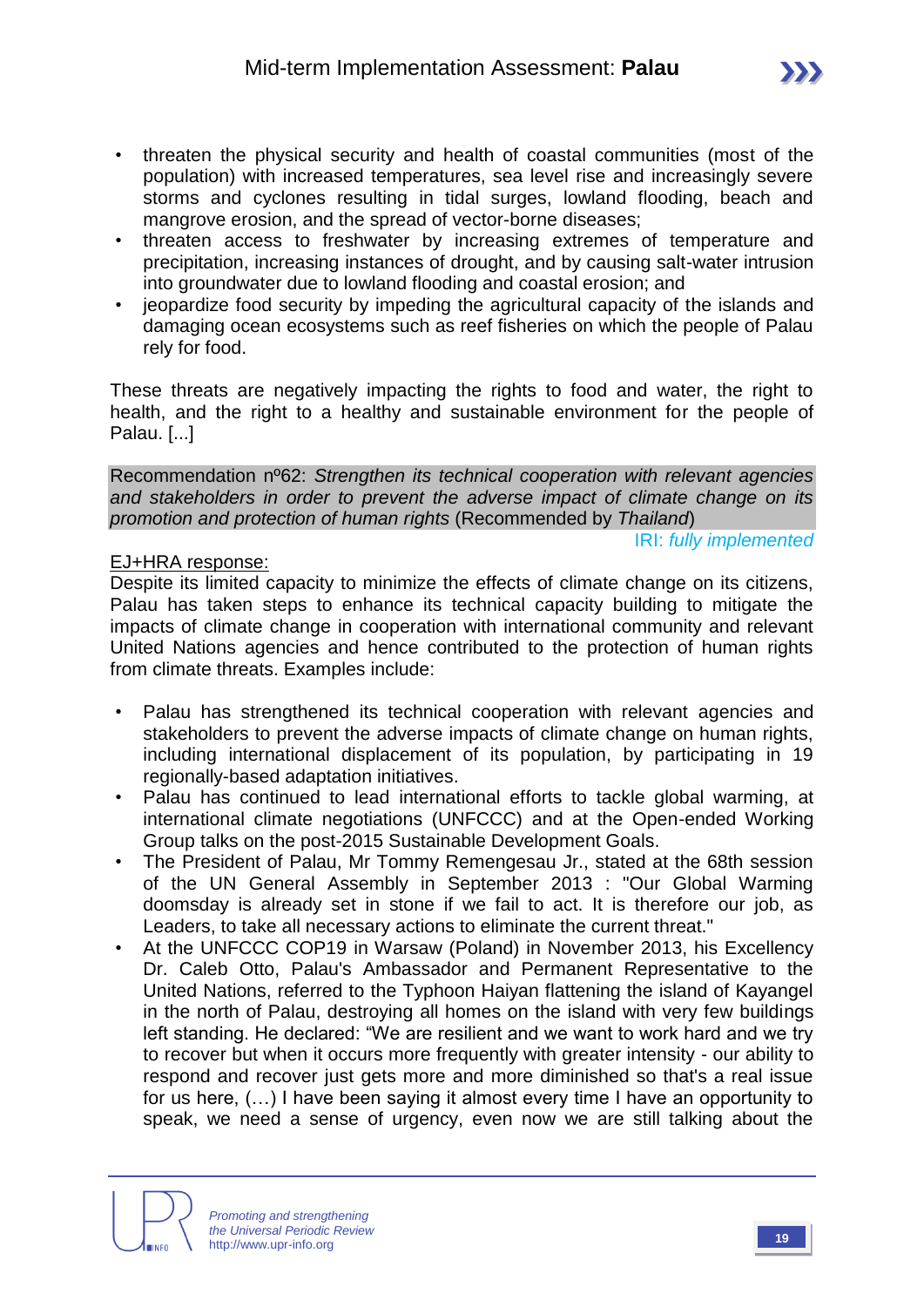scaling up, the emissions and the donations - I get disappointed at times because it is so much process. We don't have time."

Nevertheless, no amount of effort on the part of Palau will fully protect the human rights of the people of Palau, as long as climate change continues to:

- threaten the physical security and health of coastal communities (most of the population) with increased temperatures, sea level rise and increasingly severe storms and cyclones resulting in tidal surges, lowland flooding, beach and mangrove erosion, and the spread of vector-borne diseases;
- threaten access to freshwater by increasing extremes of temperature and precipitation, increasing instances of drought, and by causing salt-water intrusion into groundwater due to lowland flooding and coastal erosion; and
- jeopardize food security by impeding the agricultural capacity of the islands and damaging ocean ecosystems such as reef fisheries on which the people of Palau rely for food.

These threats are negatively impacting the rights to food and water, the right to health, and the right to a healthy and sustainable environment for the people of Palau. [...]

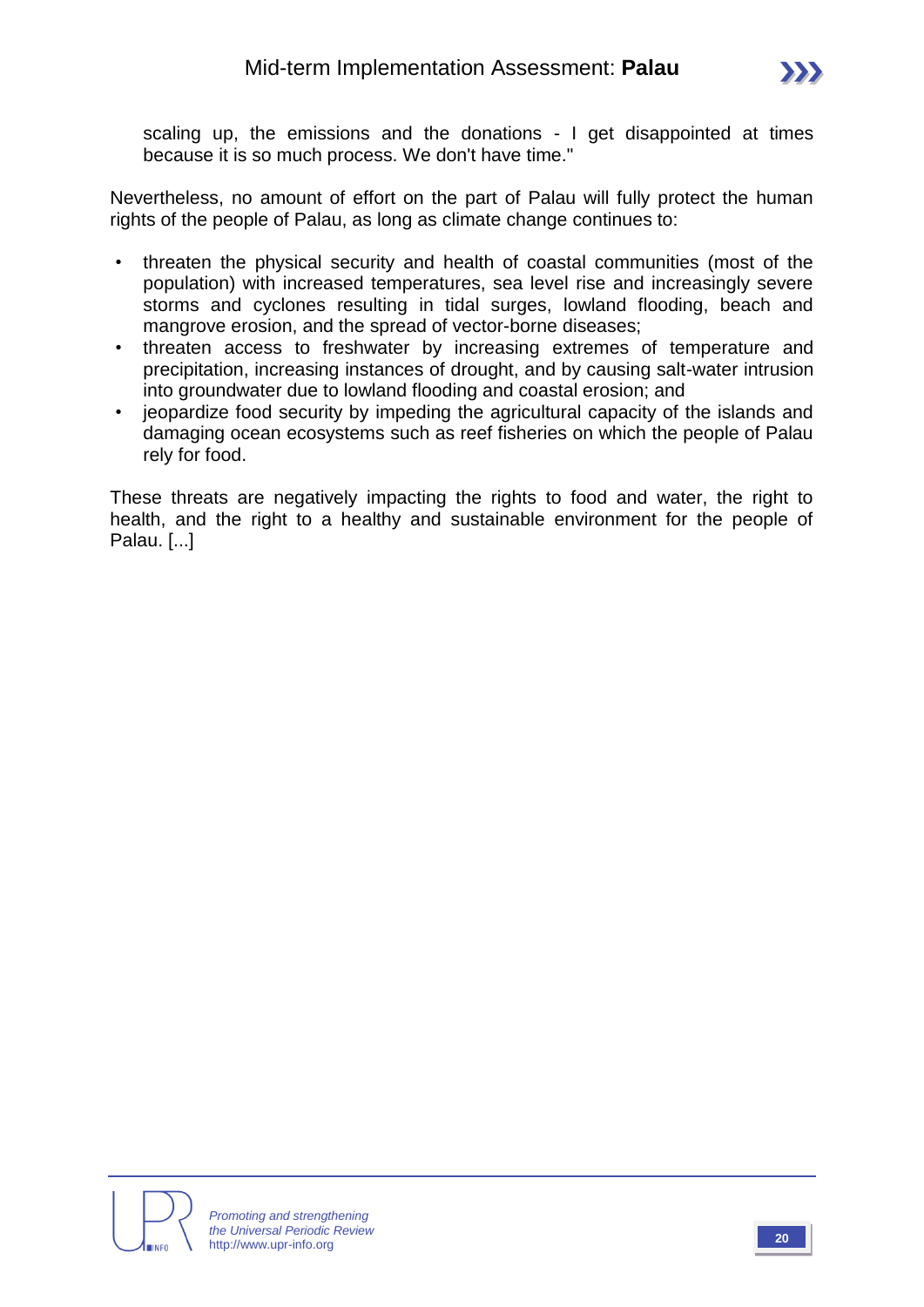### **Methodology**

A. First contact

Although the methodology has to consider the specificities of each country, we applied the same procedure for data collection on all of the States:

- 1. We contacted the Permanent Mission to the UN either in Geneva (when one exists) or in New York;
- 2. We contacted all NGOs which took part in the process. Whenever NGOs were part of coalitions, each NGO was contacted individually;
- 3. The National Institution for Human Rights was contacted whenever one existed.
- 4. UN Agencies which sent information for the UPR were contacted.

We posted our requests to the States and NHRI and, also, sent emails to NGOs and UN Agencies.

The purpose of the UPR is to discuss issues and share concrete suggestions to improve human rights on the ground. Therefore, stakeholders whose objective is not to improve the human rights situation were not contacted and those stakeholders' submissions were not taken into account.

However, since the UPR is meant to be a process which aims at sharing best practices among States and stakeholders, we take into account positive feedback from the latter.

B. Processing recommendations and voluntary pledges

The stakeholders that we contact are encouraged to use an Excel sheet that we provide. The Excel sheet includes all of the recommendations received and voluntary pledges taken by the State reviewed.

Each submission is processed, whether the stakeholder has or has not used the Excel sheet. In the latter case, the submission is split among recommendations to which we think it belongs. Since such a task is more prone to misinterpretation, we strongly encourage stakeholders to use the Excel sheet.

If the stakeholder does not clearly mention whether the recommendation was "fully implemented" or that it was "not implemented", UPR Info usually considers the recommendation as "partially implemented", unless the implementation level is obvious.

UPR Info retains the right to edit comments that are considered to not directly address the recommendation in question, when comments are too lengthy or when

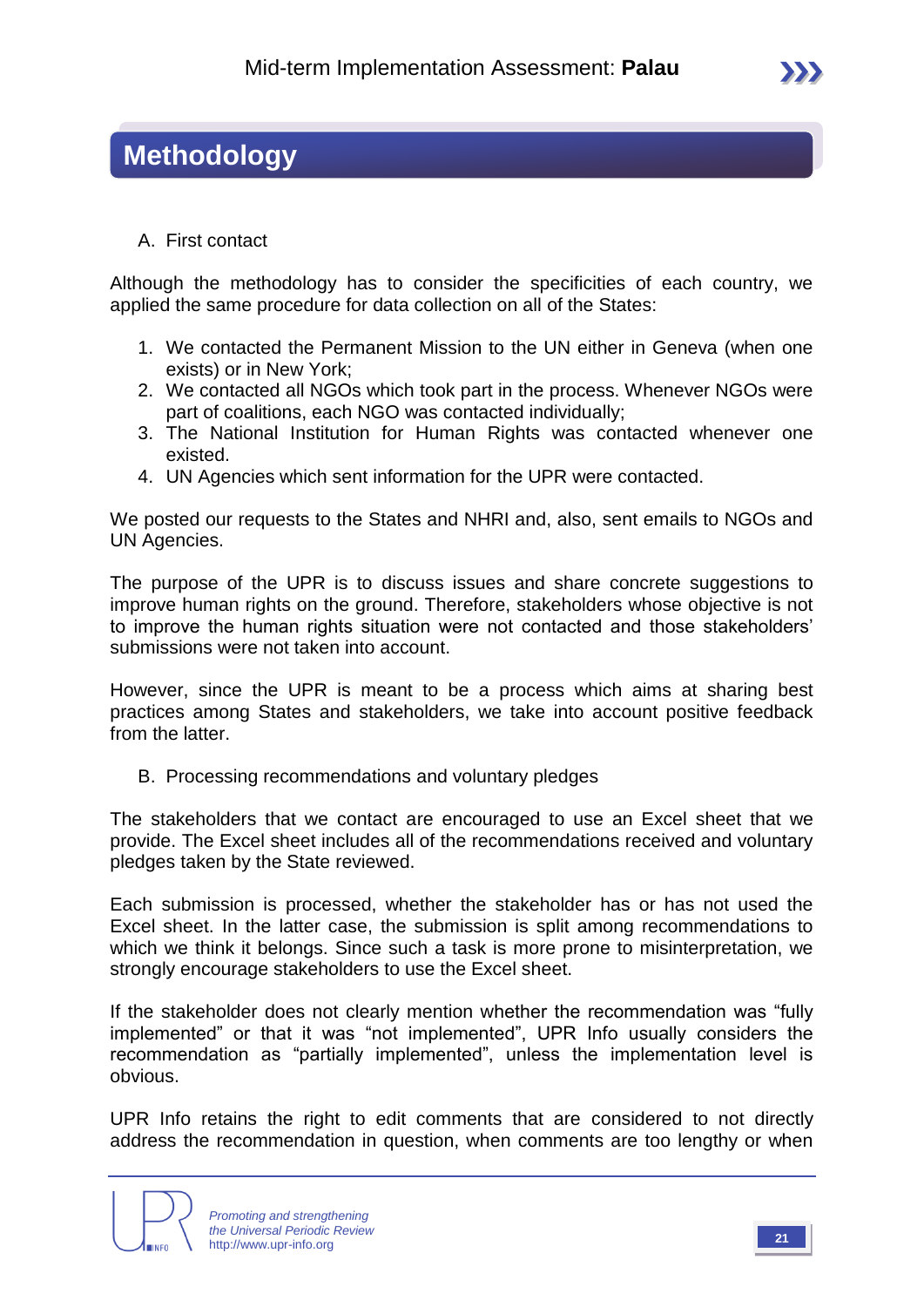

comments are defamatory or inappropriate. While we do not mention the recommendations that were not addressed, they can be accessed, unedited, on the follow-up webpage.

### C. Implementation Recommendation Index (IRI)

*UPR Info developed an index showing the implementation level achieved by the State for both recommendations received and voluntary pledges taken at the UPR.*

*The Implementation Recommendation Index (IRI) is an individual recommendation index. Its purpose is to show an average of stakeholders' responses.*

*The IRI is meant to take into account the possibility of stakeholders disputing the implementation of a recommendation. Whenever a stakeholder claims nothing has*  been implemented at all, the index score is 0. On the contrary, whenever a *stakeholder claims a recommendation has been fully implemented, the IRI score is 1. An average is calculated to fully reflect the many sources of information. If the State under Review claims that the recommendation has been fully implemented, and a stakeholder says it has been partially implemented, the score is 0.75.* 

*Then, the score is transformed into an implementation level, according to the table below:*

| Percentage:   | <b>Implementation level:</b> |  |  |  |  |  |
|---------------|------------------------------|--|--|--|--|--|
| $0 - 0.32$    | Not implemented              |  |  |  |  |  |
| $0.33 - 0.65$ | <b>Partially implemented</b> |  |  |  |  |  |
| $0.66 - 1$    | <b>Fully implemented</b>     |  |  |  |  |  |

Example: On one side, a stakeholder comments on a recommendation requesting the establishment of a National Human Rights Institute (NHRI). On the other side, the State under review claims to have partially set up the NHRI. As a result of this, the recommendation will be given an *IRI* score of 0.25 and will, thus, be considered as "not implemented".

### *Disclaimer*

*The comments made by the authors (stakeholders) are theirs alone, and do not necessarily reflect the views and opinions at UPR Info. Every attempt has been made to ensure that information provided on this page is accurate and not abusive. UPR Info cannot be held responsible for information provided in this document.*

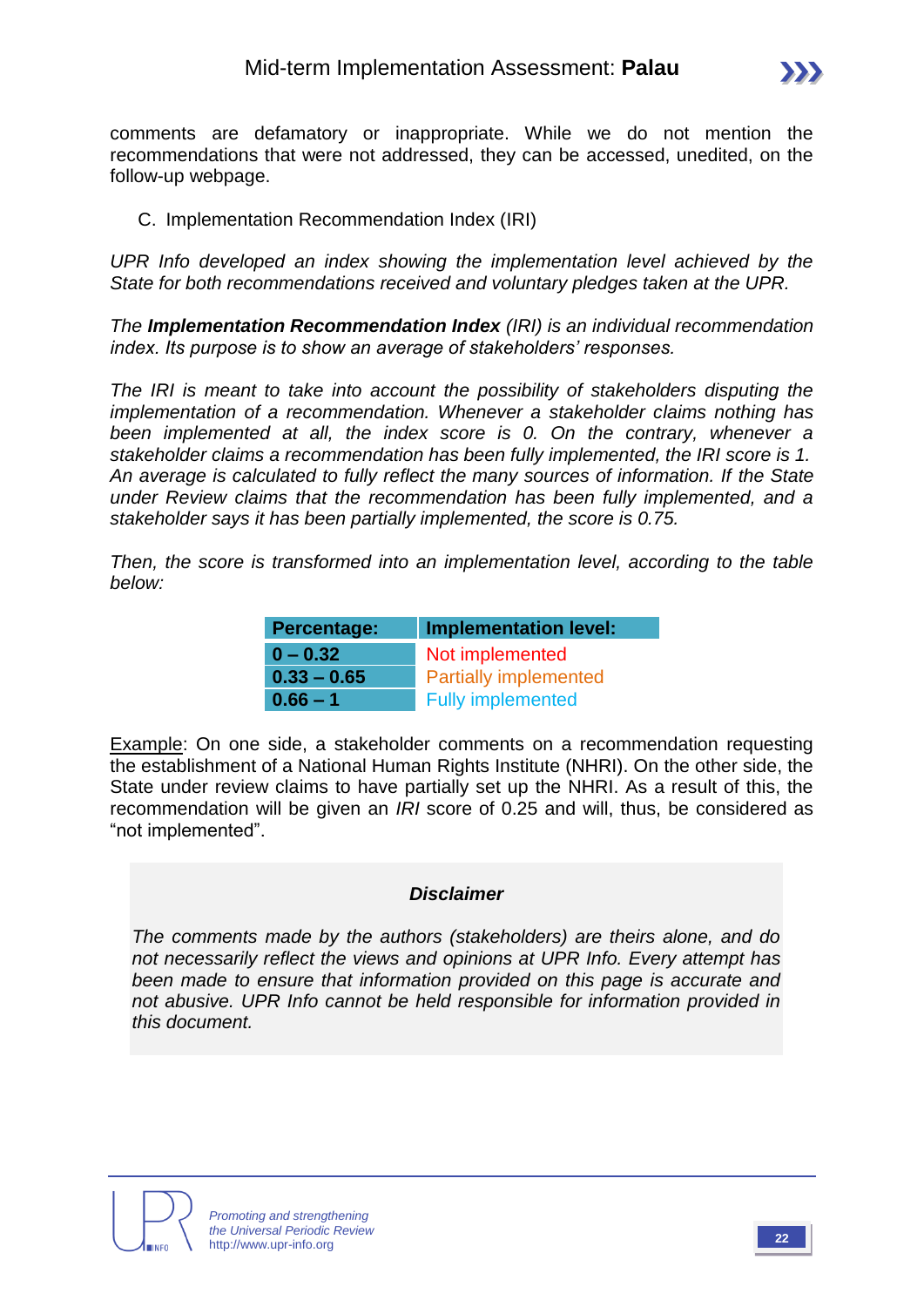### **Uncommented recommendations**

Hereby the recommendations which the MIA does not address:

| rec.<br>$n^{\circ}$ | Recommendation                                                                                                                                                                                                                          | <b>SMR</b>           | <b>Response</b> | А | <b>Issue</b>                                                               |
|---------------------|-----------------------------------------------------------------------------------------------------------------------------------------------------------------------------------------------------------------------------------------|----------------------|-----------------|---|----------------------------------------------------------------------------|
| 1                   | Issue a standing invitation to all special<br>procedures of the Human Rights Council                                                                                                                                                    | Hungary              | Accepted        |   | 5 Special procedures                                                       |
| $\overline{2}$      | Extend a standing invitation to special<br>procedure mandate-holders as a way of<br>informing and supporting human rights<br>reforms                                                                                                    | <b>Maldives</b>      | Accepted        | 5 | Special procedures                                                         |
|                     | Extend a standing invitation to the special<br>3 procedure mechanisms of the United<br><b>Nations</b>                                                                                                                                   | South<br>Africa      | Accepted        | 5 | Special procedures                                                         |
|                     | Consider identifying a priority list of issues<br>and areas of requirements needed in the<br>4 field of technical assistance and capacity-<br>building and to approach the relevant<br>partners at the multilateral or bilateral levels | Malaysia             | Accepted        | З | Technical assistance                                                       |
| 64                  | Consider acceding to the remaining core<br>international human rights instruments                                                                                                                                                       | Algeria              | No Response     |   | 3 International instruments                                                |
|                     | Sign and ratify, as soon as possible, all<br>66 fundamental international human rights<br>instruments and their protocols                                                                                                               | Brazil               | No Response     | 5 | International instruments                                                  |
| 67                  | Increase Palau's participation in the main<br>international human rights instruments and<br>accede to the international treaties to which<br>is not yet party                                                                           | Morocco              | No Response     |   | 4 International instruments                                                |
| 68                  | Consider the ratification of the core<br>international human instruments and<br>bringing national legislation in line with the<br>provision of these instruments                                                                        | South<br>Africa      | No Response     |   | 3 International instruments                                                |
| 69                  | Ratify fundamental international human<br>rights instruments in order to create a<br>proper national framework of action to<br>promote and protect human rights                                                                         | Trinidad &<br>Tobago | No Response     |   | 5 International instruments                                                |
| 70                  | Consider acceding to the major international<br>instruments, including the International<br>Covenant on Economic, Social and Cultural<br>Rights                                                                                         | China                | No Response     | 3 | ESC rights -<br>general, International<br>instruments                      |
|                     | Supplement their international commitments<br>71 by making it a priority to accede to the<br><b>ICCPR and ICESCR</b>                                                                                                                    | France               | No Response     | 4 | CP rights - general, ESC<br>rights - general, International<br>instruments |

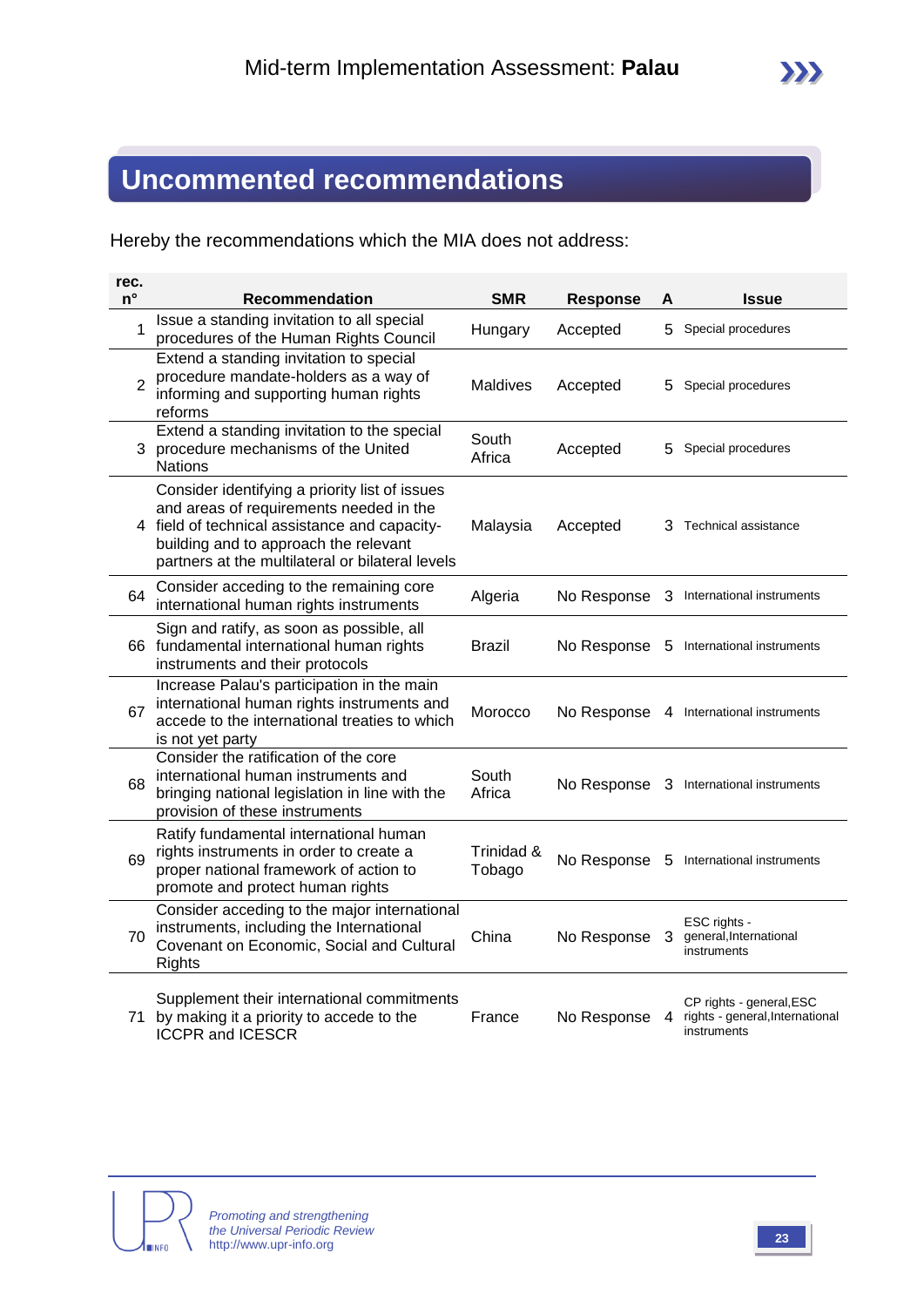

|    | 72 Ratify the ICCPR, the ICESCR and CEDAW Norway                                                                                                                                                                                       |                   | No Response   | 5  | CP rights - general, ESC<br>rights - general, International<br>instruments, Women's rights                                                                  |
|----|----------------------------------------------------------------------------------------------------------------------------------------------------------------------------------------------------------------------------------------|-------------------|---------------|----|-------------------------------------------------------------------------------------------------------------------------------------------------------------|
|    | Consider ratifying the main human rights<br>73 instruments, particularly the ICCPR, the<br><b>ICESCR and the CEDAW</b>                                                                                                                 | United<br>Kingdom | No Response   | 3  | CP rights - general, ESC<br>rights - general, International<br>instruments, Women's rights                                                                  |
|    | Consider ratifying the core international<br>74 human rights treaties: ICESCR, ICCPR,<br>ICERD, CEDAW and CAT                                                                                                                          | Poland            | No Response   | -3 | CP rights - general, ESC<br>rights - general, International<br>instruments, Racial<br>discrimination, Torture and<br>other CID<br>treatment, Women's rights |
| 75 | Consider acceding to the main human rights<br>instruments to which it is not a party, in<br>particular the Convention against Torture<br>and Other Cruel, Inhuman or Degrading<br>Treatment or Punishment and its Optional<br>Protocol | Costa<br>Rica     | No Response   | 3  | Detention<br>conditions, International<br>instruments, Torture and<br>other CID treatment                                                                   |
| 76 | Ratify the remaining human rights<br>conventions, particularly CEDAW                                                                                                                                                                   | <b>Maldives</b>   | No Response   | 5  | International<br>instruments, Women's rights                                                                                                                |
| 77 | Accede to CEDAW                                                                                                                                                                                                                        | Turkey            | No Response   | 5  | International<br>instruments, Women's rights                                                                                                                |
| 78 | Ratify the Convention on the Elimination of<br>All Forms of Discrimination against Women                                                                                                                                               | Canada            | No Response   | 5  | International<br>instruments, Women's rights                                                                                                                |
| 79 | Ratify the Convention on the Elimination of<br>All Forms of Discrimination against Women,<br>which was given Senate's approval in 2008,<br>and accede to other instruments                                                             | Moldova           | No Response   |    | International<br>instruments, Women's rights                                                                                                                |
| 80 | Ratify CEDAW and revise relevant<br>legislation in accordance with international<br>standards to provide an efficient legislation<br>for the best interests of women                                                                   | Hungary           | No Response 5 |    | International<br>instruments, Women's rights                                                                                                                |
|    | Finalize the process for the ratification of<br>81 CEDAW and take all the necessary steps to<br>implement the provisions of the Convention                                                                                             | France            | No Response   | 5  | International<br>instruments, Women's rights                                                                                                                |

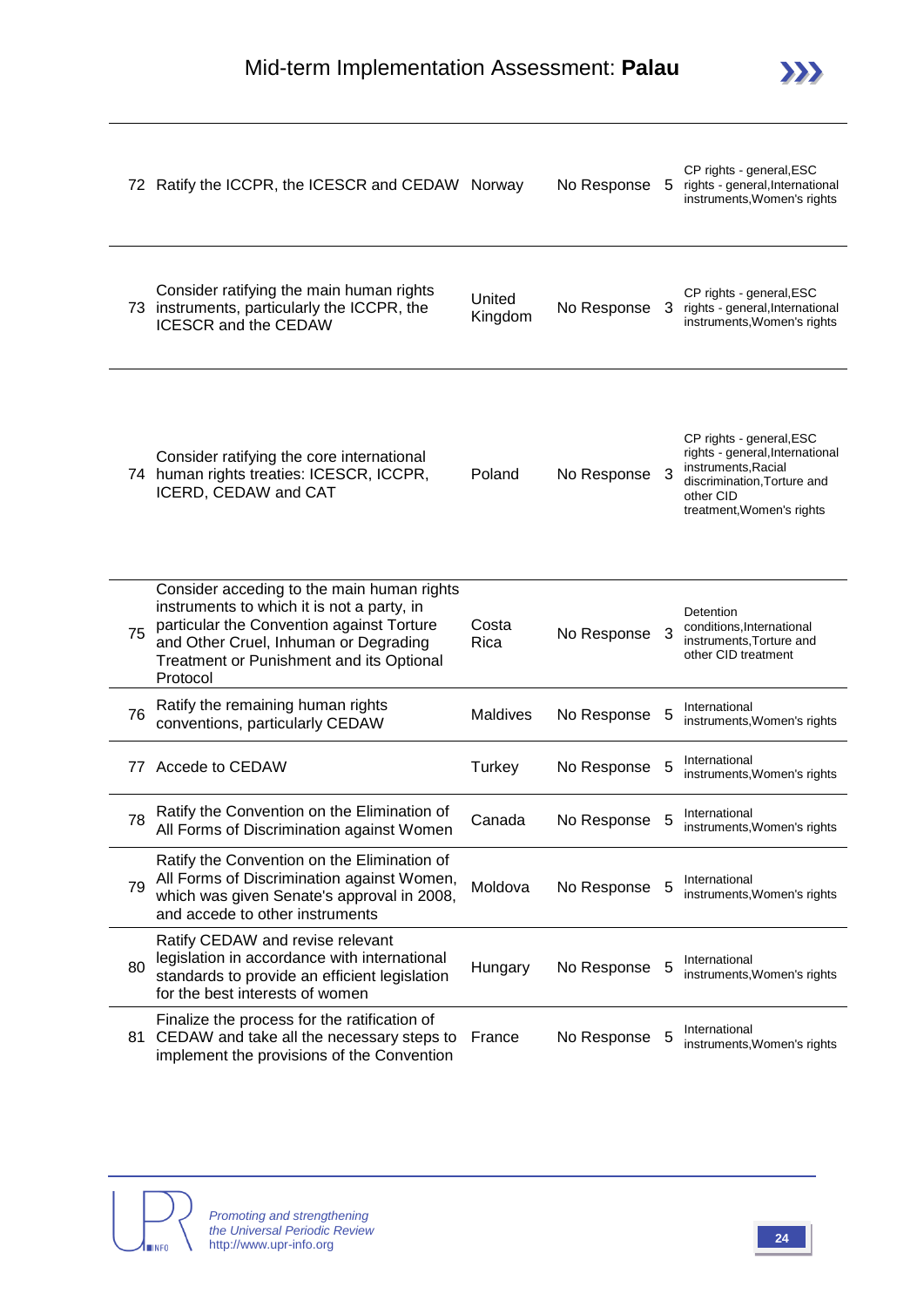| 82 | Gradual consideration be given, with the<br>assistance of OHCHR, to the ratification of<br>some human rights treaties, in particular the<br>International Convention on the Elimination<br>of All Forms of Discrimination against<br>Women                                                                                                                                                                                                                                                                                                                                                                                                                                                                             | Chile                 | No Response             | 3              | International<br>instruments, Technical<br>assistance, Women's rights                                  |
|----|------------------------------------------------------------------------------------------------------------------------------------------------------------------------------------------------------------------------------------------------------------------------------------------------------------------------------------------------------------------------------------------------------------------------------------------------------------------------------------------------------------------------------------------------------------------------------------------------------------------------------------------------------------------------------------------------------------------------|-----------------------|-------------------------|----------------|--------------------------------------------------------------------------------------------------------|
|    | Gradual consideration be given, with the<br>assistance of OHCHR, to the ratification of<br>some human rights treaties, in particular the<br>83 Optional Protocols to the Convention on the<br>Rights of the Child within the framework of<br>the National Plan of Action for Children<br>referred in the national report                                                                                                                                                                                                                                                                                                                                                                                               | Chile                 | Accepted                | 3              | International<br>instruments, National plan of<br>action, Rights of the<br>Child, Technical assistance |
|    | Continue working with national and state<br>governments and women's groups to<br>84 remove the reservations to the Convention<br>on the Elimination of All Forms of<br>Discrimination against Women                                                                                                                                                                                                                                                                                                                                                                                                                                                                                                                    | Australia             | No Response             | 2              | International<br>instruments, Women's rights                                                           |
|    | Continue to pursue the ratification of<br>International Convention on the Elimination<br>85 of All Forms of Discrimination against<br>Women including the Convention on<br><b>Migrant Workers</b>                                                                                                                                                                                                                                                                                                                                                                                                                                                                                                                      |                       | Philippines No Response | 2              | International<br>instruments, Labour, Migrants<br>,Women's rights                                      |
|    | Continue to pursue the ratification of<br>86 Convention on the Rights of Persons with<br><b>Disabilities</b>                                                                                                                                                                                                                                                                                                                                                                                                                                                                                                                                                                                                           | Philippines Accepted  |                         | $\overline{2}$ | Disabilities, International<br>instruments                                                             |
| 87 | Ratify the Convention on the Rights of<br>Persons with Disabilities and work to<br>implement the Pacific Regional Strategy on<br>Disability                                                                                                                                                                                                                                                                                                                                                                                                                                                                                                                                                                            | Australia             | Accepted                | 5              | Disabilities, International<br>instruments                                                             |
| 88 | Become a party to and implement the<br>Convention on the Rights of Persons with<br>Disabilities as a matter of priority and further<br>include persons with disabilities throughout<br>this process                                                                                                                                                                                                                                                                                                                                                                                                                                                                                                                    | <b>New</b><br>Zealand | Accepted                | 5              | Disabilities, International<br>instruments                                                             |
| 89 | Consider the possibility of ratifying the main<br>human rights international instruments,<br>particularly the International Covenant on<br>Civil and Political Rights and its Optional<br>Protocols, the International Covenant on<br>Economic, Social and Cultural Rights, the<br>Convention against Torture and Other<br>Cruel, Inhuman or Degrading Treatment or<br>Punishment, the International Convention<br>on the Elimination of All Forms of Racial<br>Discrimination, the International Convention<br>on the Elimination of All Forms of<br>Discrimination against Women and its<br>Optional Protocols, and the International<br>Convention for the Protection of All Persons<br>from Enforced Disappearance | Argentina             |                         |                | No Response 3 International instruments                                                                |

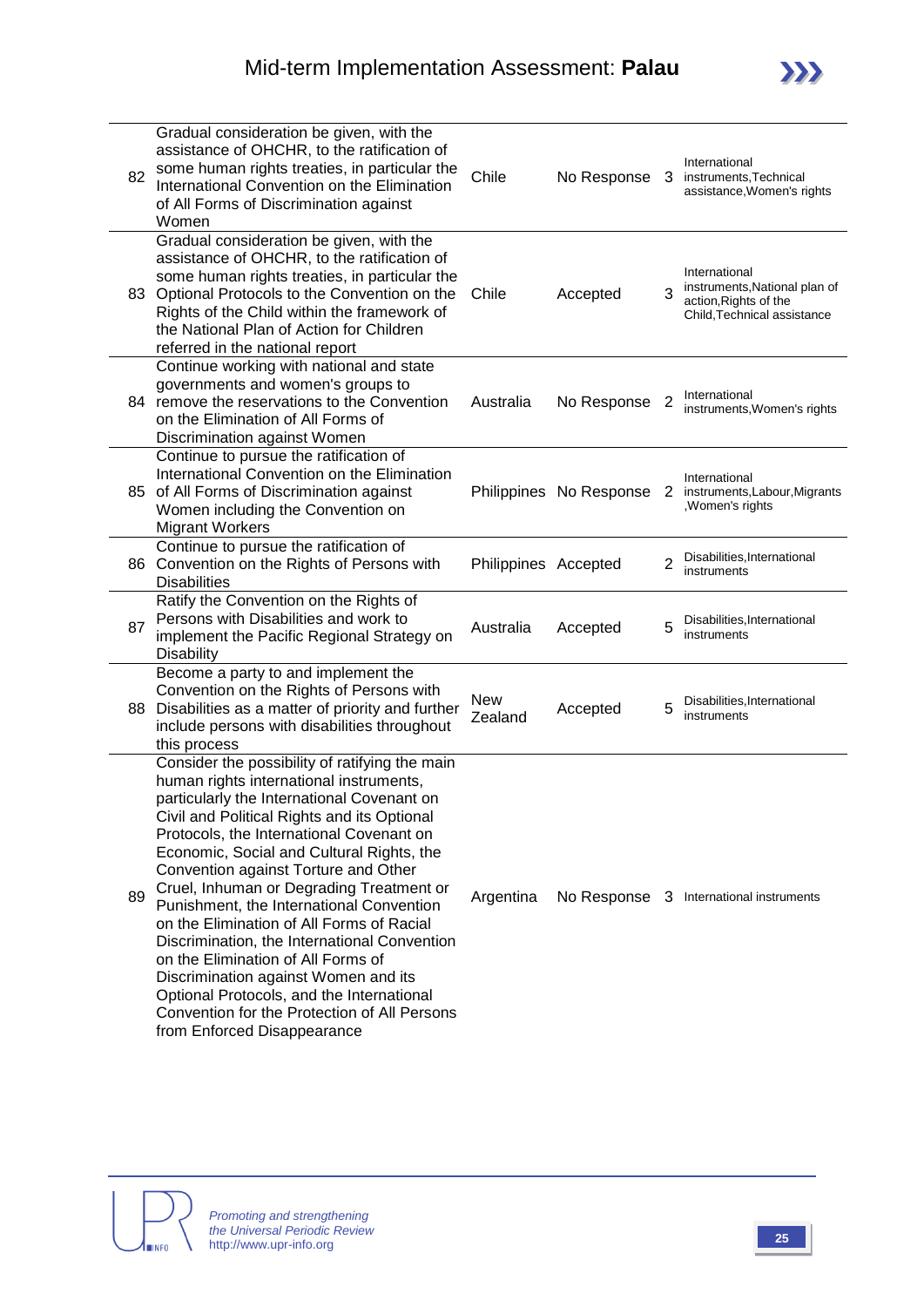| 90. | Sign and ratify the two International<br>Covenants, the Convention against Torture<br>and Other Cruel, Inhuman or Degrading<br>Treatment or Punishment, the International<br>Convention for the Protection of All Persons<br>from Enforced Disappareance, and the<br>International Convention on the Elimination<br>of All Forms of Racial Discrimination. In<br>particular, sign and ratify the International<br>Convention on the Elimination of All Forms<br>of Discrimination against Women and its<br>Optional Protocol, whose ratification was<br>approved by the Senate in early 2008 and is<br>still awaiting for the approval of the House<br>of Representatives | Spain                   | No Response             | 5  | Enforced<br>disappearances, Internationa<br>I instruments, Racial<br>discrimination, Torture and<br>other CID<br>treatment, Women's rights |
|-----|---------------------------------------------------------------------------------------------------------------------------------------------------------------------------------------------------------------------------------------------------------------------------------------------------------------------------------------------------------------------------------------------------------------------------------------------------------------------------------------------------------------------------------------------------------------------------------------------------------------------------------------------------------------------------|-------------------------|-------------------------|----|--------------------------------------------------------------------------------------------------------------------------------------------|
|     | Sign and ratify the Convention on the Rights<br>of Persons with Disabilities and its Optional<br>91 Protocols. Ratify the two Optional Protocols<br>on the Convention on the Rights of the<br>Child                                                                                                                                                                                                                                                                                                                                                                                                                                                                       | Spain                   | Accepted                |    | Disabilities, International<br>5 instruments, Rights of the<br>Child                                                                       |
|     | Consider ratification of the Convention<br>95 against Transnational Organized Crime and<br>its Palermo Protocol                                                                                                                                                                                                                                                                                                                                                                                                                                                                                                                                                           |                         | Philippines No Response | 3  | International<br>instruments, Public security                                                                                              |
| 96  | Revise the status of children born of foreign<br>parents in accordance with relevant<br>international standards                                                                                                                                                                                                                                                                                                                                                                                                                                                                                                                                                           | Hungary                 | No Response             | 3  | Migrants, Rights of the Child                                                                                                              |
| 97  | Review the legislation on minimum age for<br>criminal responsibility                                                                                                                                                                                                                                                                                                                                                                                                                                                                                                                                                                                                      | Brazil                  | Accepted                |    | 3 Justice, Rights of the Child                                                                                                             |
| 98  | Raise the minimum age of criminal<br>responsibility in compliance with<br>international standards                                                                                                                                                                                                                                                                                                                                                                                                                                                                                                                                                                         | Slovakia                | Accepted                | 5  | Justice, Rights of the Child                                                                                                               |
| 99  | Circulate and implement the recently<br>adopted rules on the treatment of women<br>prisoners and non-custodial measures for<br>women offenders, otherwise known as the<br>Bangkok Rules, and seek necessary<br>support from such relevant agencies as<br>UNODC and OHCHR                                                                                                                                                                                                                                                                                                                                                                                                  | Thailand                | No Response             | 5  | Detention<br>conditions, Technical<br>assistance, Women's rights                                                                           |
| 100 | Ratify the Protocol to Prevent, Suppress<br>and Punish Trafficking in Persons,<br>especially Women and children, a protocol<br>to the Convention against Transnational<br><b>Organized Crime</b>                                                                                                                                                                                                                                                                                                                                                                                                                                                                          | United<br><b>States</b> | No Response             | 5  | International<br>instruments, Trafficking                                                                                                  |
|     | Urgently implement legislation that<br>specifically addresses child sexual<br>exploitation through electronic images and<br>101 take appropriate measures to ensure<br>adequate legal protection of children,<br>including boys, against commercial sexual<br>exploitation                                                                                                                                                                                                                                                                                                                                                                                                | United<br>Kingdom       | Accepted                | 5. | Rights of the Child                                                                                                                        |
|     | Enact legislation that addresses exploitation<br>102 of children via sexually explicit videos,<br>movies, photos and electronic images                                                                                                                                                                                                                                                                                                                                                                                                                                                                                                                                    | <b>New</b><br>Zealand   | Accepted                | 5. | Rights of the Child                                                                                                                        |
| 103 | Enact legislation to prevent child labour and<br>protect children from commercial sexual<br>exploitation                                                                                                                                                                                                                                                                                                                                                                                                                                                                                                                                                                  | Trinidad &<br>Tobago    | Accepted                | 5. | Labour, Rights of the Child                                                                                                                |

**NINFO**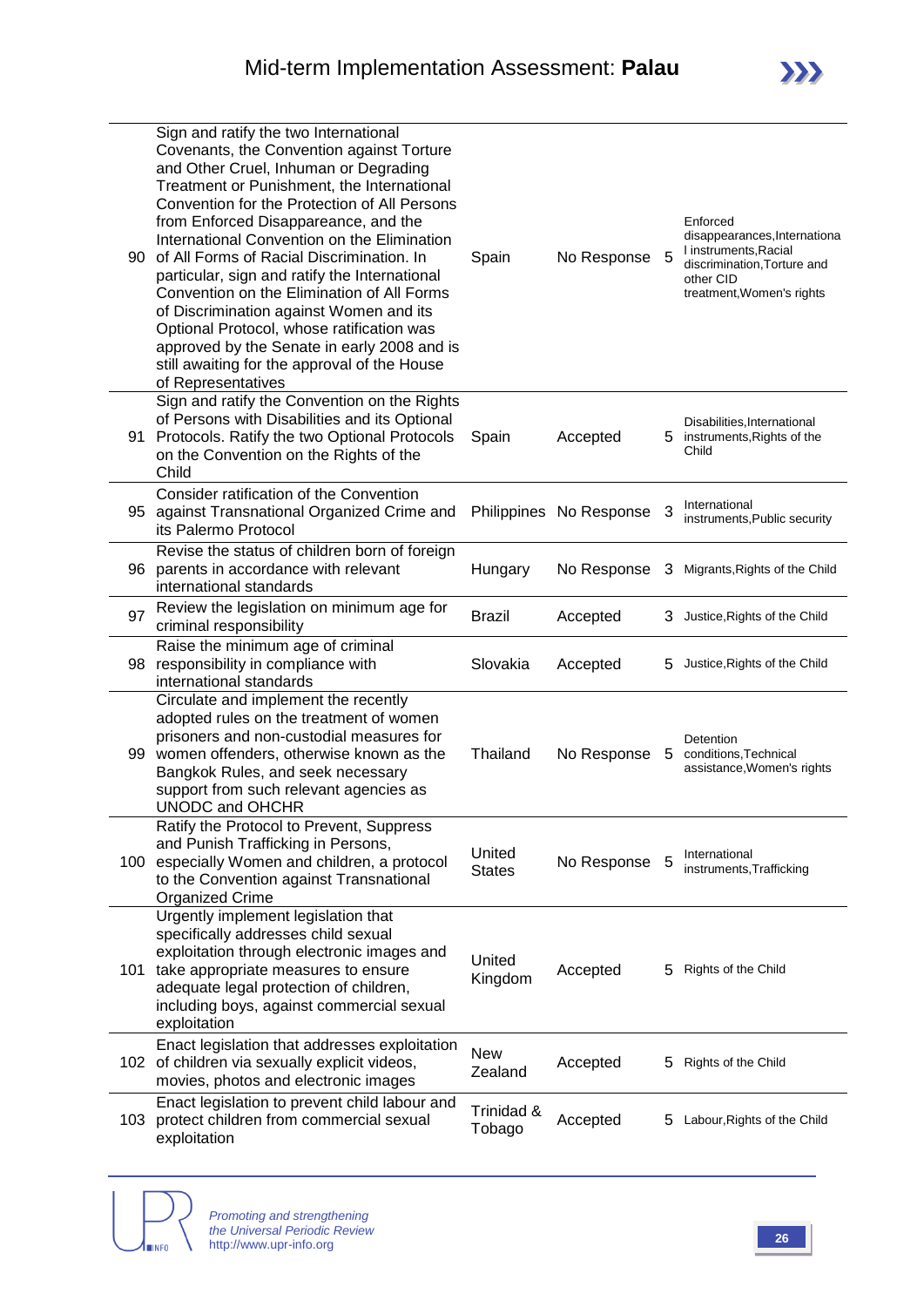| 104 | Seek the assistance of ILO to combat child<br>labour                                                                                                                                                                                                              | <b>Brazil</b> | Accepted            |   | Labour, Rights of the<br>Child, Technical assistance |
|-----|-------------------------------------------------------------------------------------------------------------------------------------------------------------------------------------------------------------------------------------------------------------------|---------------|---------------------|---|------------------------------------------------------|
| 105 | Confirm its commitment to non-<br>discrimination by decriminalizing sexual<br>relations between consenting adults of the<br>same sex and by repealing the<br>discriminatory provisions against LGBT<br>persons                                                    | France        | Accepted            | 5 | Sexual Orientation and<br>Gender Identity            |
| 106 | Bring its national legislation into conformity<br>with its commitment to equality and non-<br>discrimination, by repealing the provision of<br>Palau's Penal Code which continues to<br>criminalize sexual relations between<br>consenting adults of the same sex | Norway        | Accepted            | 5 | Sexual Orientation and<br>Gender Identity            |
| 110 | Palau pledged to extend an open standing<br>invitation to special procedures mandate<br>holders.                                                                                                                                                                  | Palau         | Voluntary<br>Pledge | 5 | Special procedures                                   |

A= Action Category (see on **our website)** SMR = State making recommendation



 $\sum$